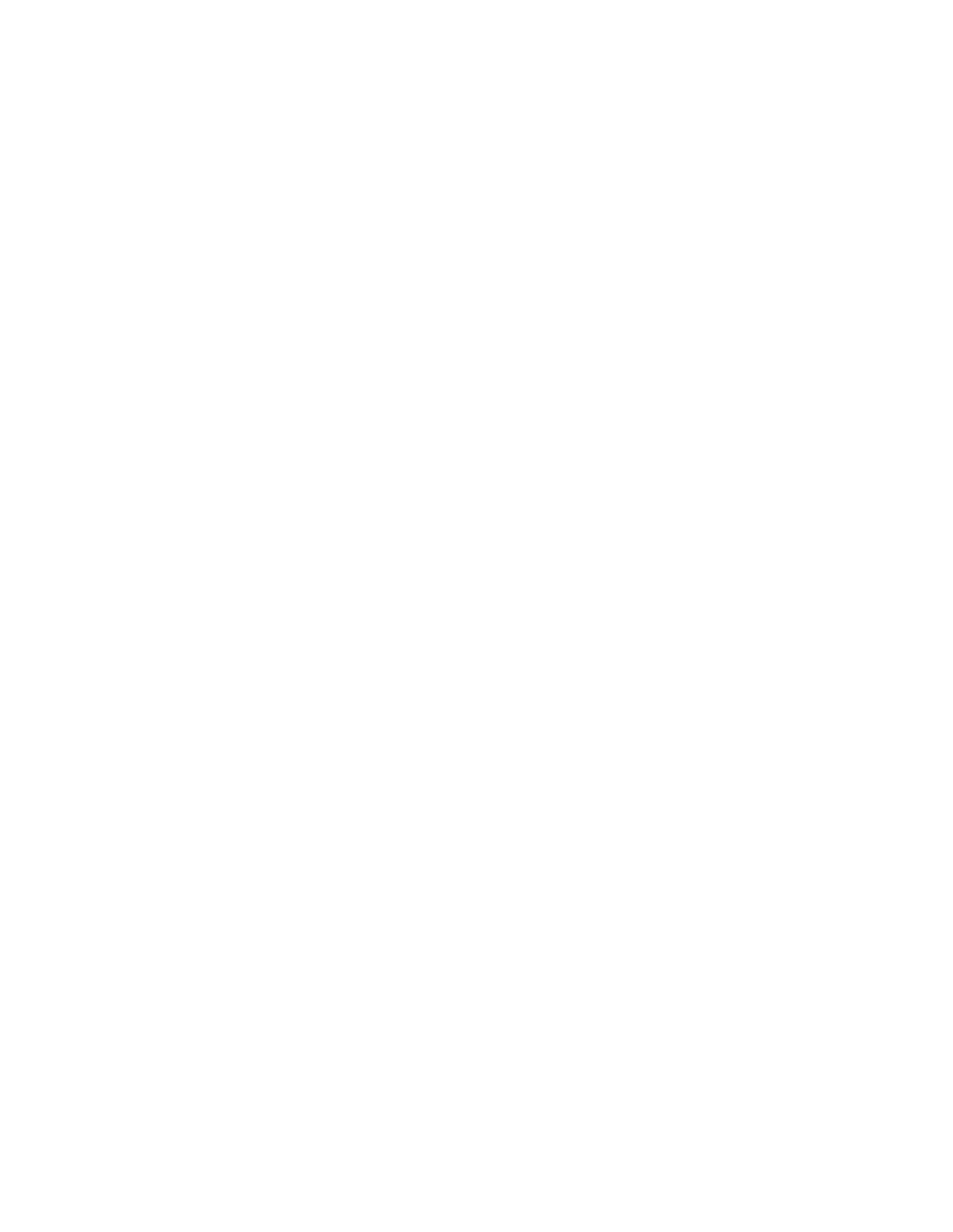#### **IMF Working Paper**

#### African Department

#### **Management of Oil Wealth Under the Permanent Income Hypothesis: The Case of São Tomé and Príncipe**

#### **Prepared by Alonso Segura1**

Authorized for distribution by Samuel Itam

July 2006

#### **Abstract**

**This Working Paper should not be reported as representing the views of the IMF.** The views expressed in this Working Paper are those of the author(s) and do not necessarily represent those of the IMF or IMF policy. Working Papers describe research in progress by the author(s) and are published to elicit comments and to further debate.

This paper documents the protracted process of shaping the rules governing oil operations in São Tomé and Príncipe. It analyzes the institutional framework for oil sector development, which applies Milton Friedman's permanent income hypothesis to the management of oil resources. São Tomé and Príncipe is the first country in Africa to adopt this rule. Finally, the paper offers a preliminary quantitative analysis of the impact of oil sector development on government consumption and savings. It shows that the country's oil wealth could be significant, which would enable sustainable government consumption and intergenerational equity through a gradual buildup of the Permanent Fund for Future Generations.

JEL Classification Numbers: E62, H50, Q32

Keywords: São Tomé and Príncipe, oil resources, permanent income hypothesis, fiscal rules

Author(s) E-Mail Address: asegura@imf.org

1

<sup>&</sup>lt;sup>1</sup> Economist, IMF African Department. I am particularly grateful to Gonzalo Pastor for his extensive comments, suggestions, and guidance. I would also like to thank Jean Clément, Scott Brown, and Marcio Ronci for their useful recommendations on earlier versions of this paper. Any remaining errors and omissions are mine.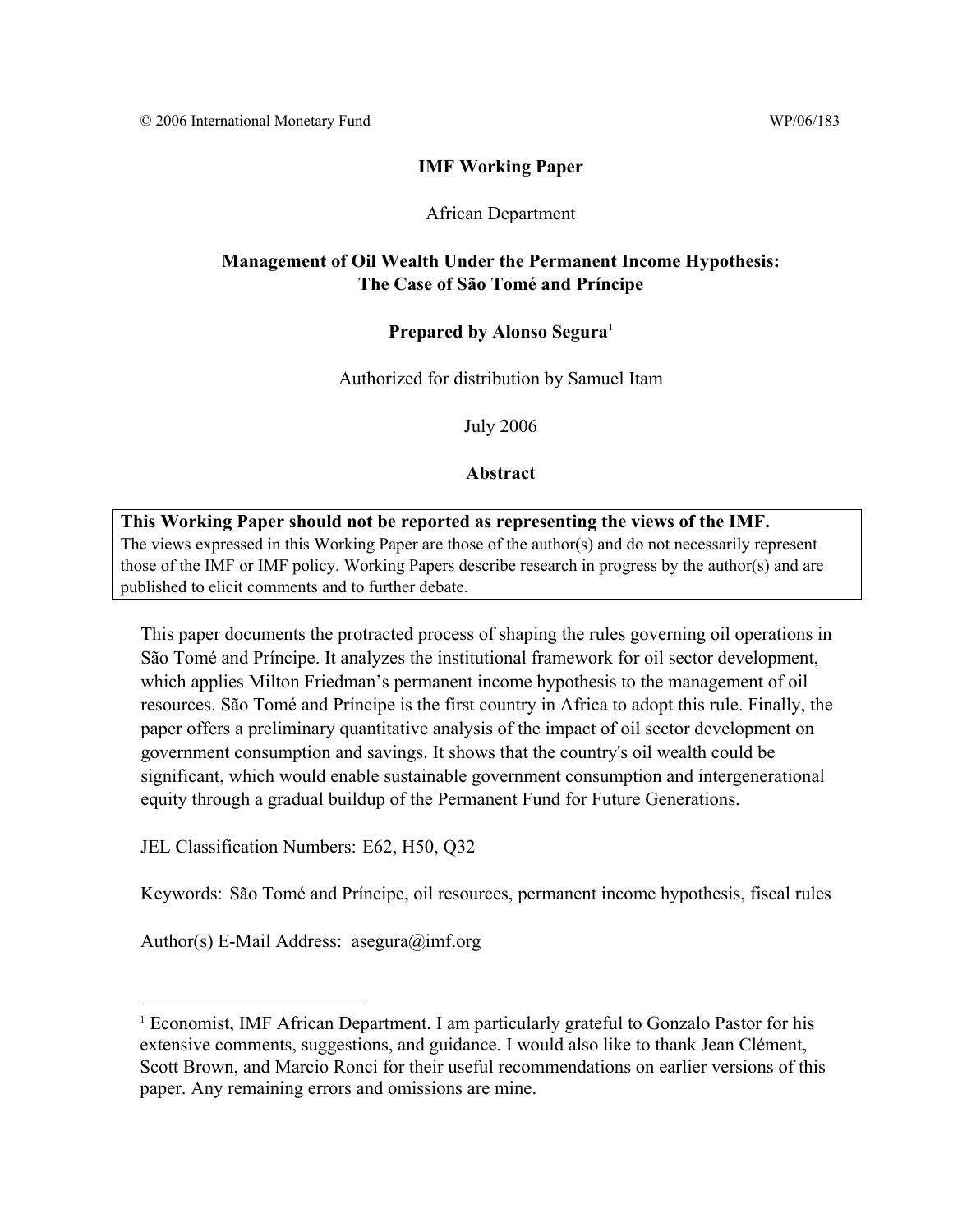|              | Contents                                                                | Page |
|--------------|-------------------------------------------------------------------------|------|
| I.           |                                                                         |      |
| II.          |                                                                         |      |
| III.         |                                                                         |      |
| IV.          |                                                                         |      |
| V.           |                                                                         |      |
| VI.          | Application of PIH to São Tomé and Príncipe: Preliminary Projections 15 |      |
| VII.         |                                                                         |      |
| VIII.        |                                                                         |      |
| IX.          |                                                                         |      |
| Appendixes   |                                                                         |      |
| I.<br>П.     |                                                                         |      |
|              |                                                                         |      |
| Figures      |                                                                         |      |
| 1.           |                                                                         |      |
| 2.           |                                                                         |      |
| 3.           |                                                                         |      |
| 4.           |                                                                         |      |
| 5.           |                                                                         |      |
| 6.           | Sensitivity to Alternative Levels of Commercial Reserves in JDZ 21      |      |
| 7.<br>8.     | Annual Funding: Sensitivity to Real Rate of Return and Oil Prices22     |      |
| 9.           |                                                                         |      |
| 10.          |                                                                         |      |
| 11.          |                                                                         |      |
| <b>Boxes</b> |                                                                         |      |
| 1.           |                                                                         |      |

2. Permanent Fund for Future Generations........................................................................9

- 2 -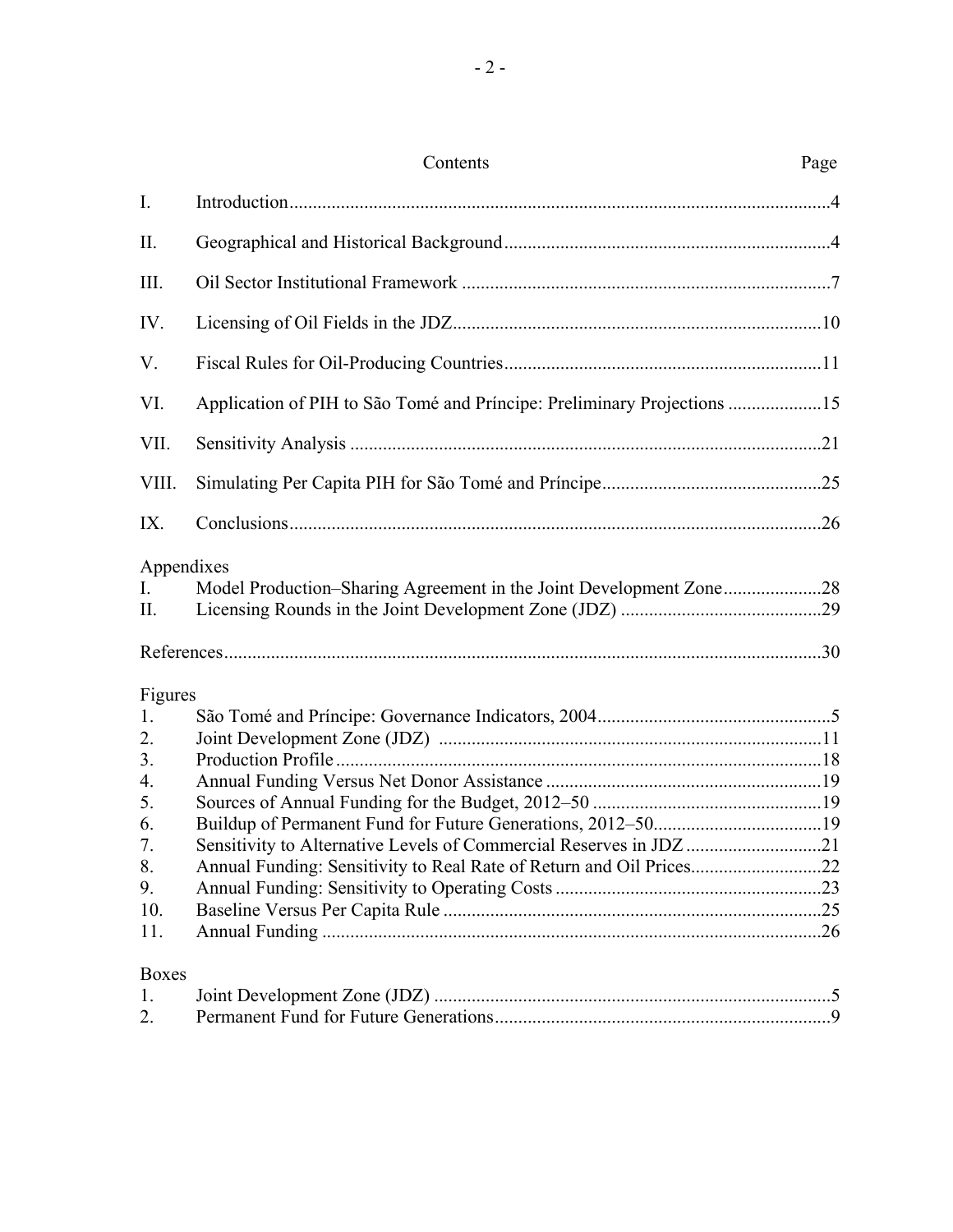### Tables

| 1. |                                                                           |  |
|----|---------------------------------------------------------------------------|--|
| 2. |                                                                           |  |
| 3. | Sensitivity Analysis at a Glance: Baseline versus Alternative Scenarios24 |  |
|    |                                                                           |  |

Appendix Tables

| A1. | Joint Development Zone (JDZ): Model Production–Sharing Agreement (PSA) 28 |  |  |  |  |  |
|-----|---------------------------------------------------------------------------|--|--|--|--|--|
|-----|---------------------------------------------------------------------------|--|--|--|--|--|

A2. Standing Results from Bidding Rounds for Blocks 1–6 Within JDZ .........................29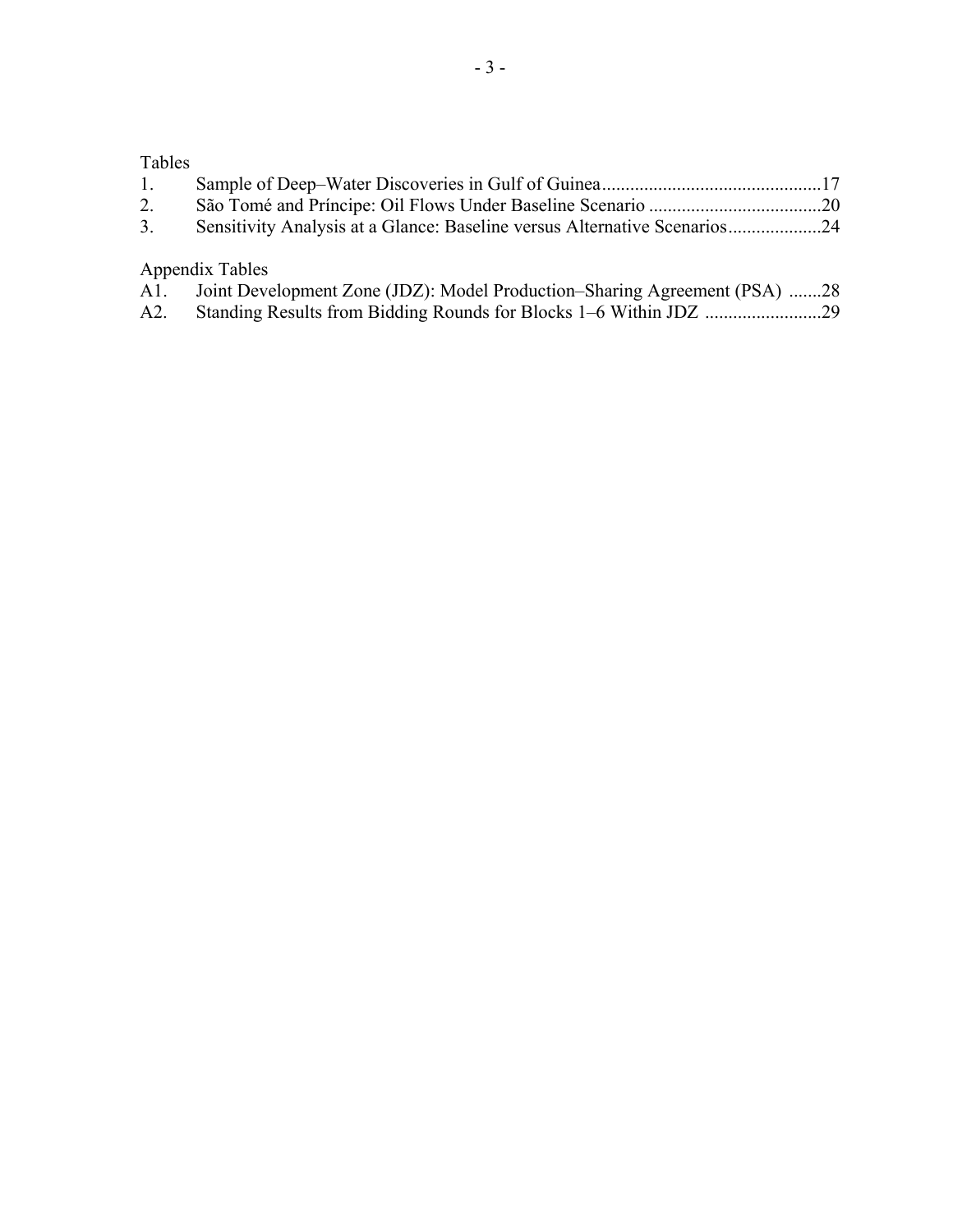#### **I. INTRODUCTION**

São Tomé and Príncipe is on the verge of becoming an oil-rich country.<sup>2</sup> Although oil production is not expected to begin until at least 2012, the first effects of the oil era are appearing in the form of oil signature bonuses and the efforts of policymakers to ensure transparent and accountable management of oil resources.

The process of shaping transparent rules to govern the relationship between oil companies and the government has been protracted. The Oil Revenue Management Law enacted in December 2004 may offer the best chance for the country to put in place strong governance and accountability provisions before oil production starts around 2012. Nevertheless, recent difficulties in the bidding for the Joint Development Zone (JDZ) hint at problems in implementing transparency guidelines, despite the sound legal framework. Addressing these challenges will require the São Tomé and Príncipe and Nigerian authorities to exercise resolute political will to enforce transparency rules in all oil-related transactions falling under their joint jurisdiction.

Adoption of a fiscal rule based on Milton Friedman's permanent income hypothesis (PIH) São Tomé and Príncipe being the first country in Africa to approve such a rule—should guarantee sustainable government consumption and intergenerational equity while providing a predictable stream of oil revenues, so that the country can meet its pressing development needs. A preliminary quantitative analysis shows that, even under very conservative assumptions, the expected oil wealth of São Tomé and Príncipe is not only significant but will also be a stable source of financing for the budget and for the gradual buildup of the Permanent Fund for Future Generations. The oil financing can be budgeted starting in 2013; by 2033, it should converge to about US\$92 million (at constant 2006 U.S. dollars) in perpetuity. The Permanent Fund for Future Generations would gradually reach a steady-state level of US\$3 billion. These figures are noticeably high, considering that for 2006 the GDP of São Tomé and Príncipe is estimated at around US\$70 million.

#### **II. GEOGRAPHICAL AND HISTORICAL BACKGROUND**

São Tomé and Príncipe is an archipelago consisting of two islands and many islets in the Gulf of Guinea, one of the most active regions for oil exploration in the last decade. Approximately 300 kilometers from the African continent, it has a total land area of 1,001 square kilometers and a population of 160,000. Today São Tomé and Príncipe is one of the poorest countries in the world; the poverty level is above the sub-Saharan average, and the institutional framework is weak. In terms of governance indicators, however, the country is reasonably well-placed, ranking above the averages for the region (Figure 1).

<sup>&</sup>lt;sup>2</sup> Throughout the paper, the term oil is used interchangeably with the broader term hydrocarbons.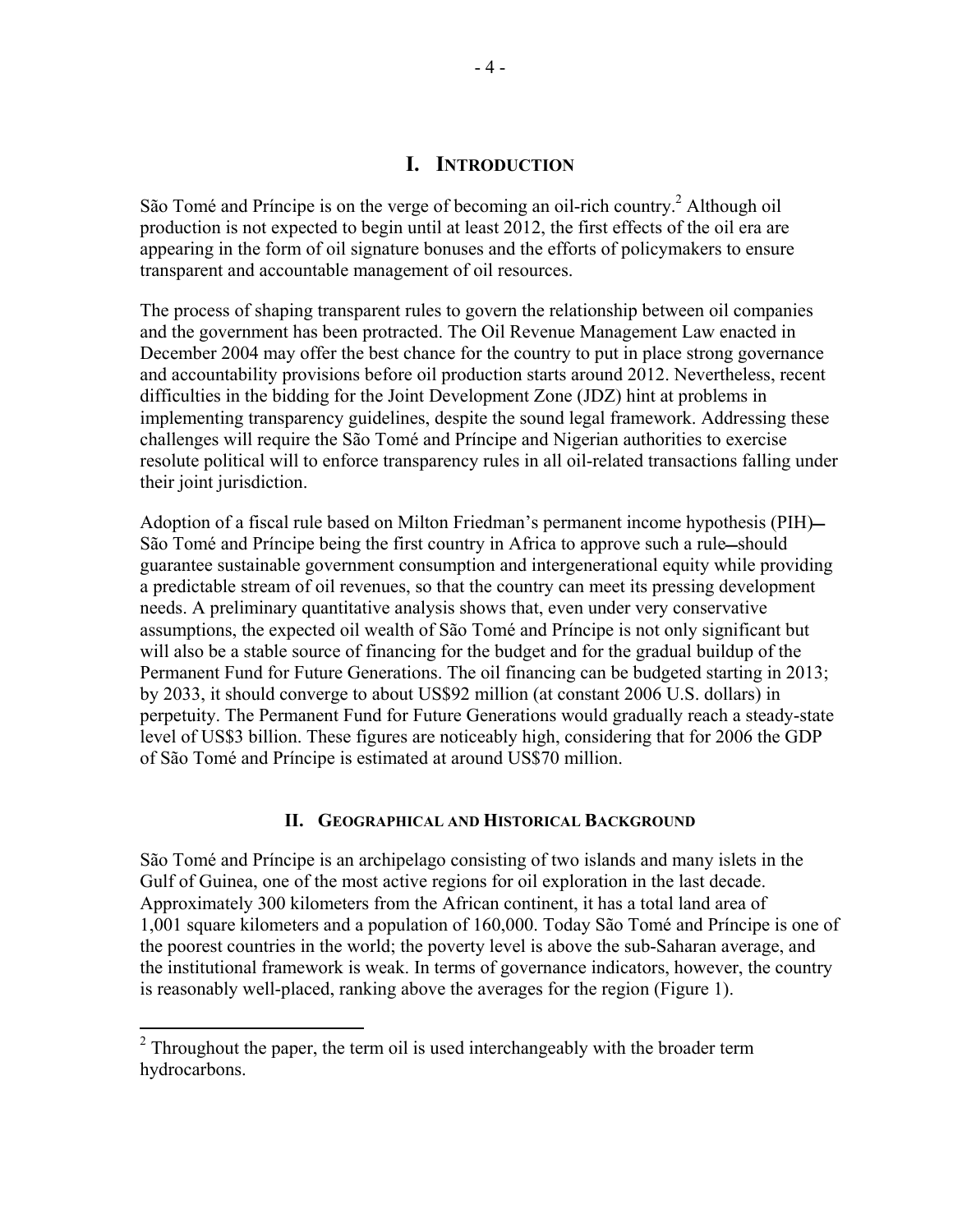

1/ Higher rank reflects better governance.

For hydrocarbon exploration purposes, the country's territory can be divided into three distinct geographical zones: the offshore Joint Development Zone (JDZ) operated with Nigeria (Box 1), the offshore Exclusive Economic Zone (EEZ), and the onshore area consisting mainly of the islands of São Tomé and of Príncipe.

#### **Box 1. Joint Development Zone (JDZ)**

In 1998, São Tomé and Príncipe filed a territorial claim with the United Nations to establish an Exclusive Economic Zone (EEZ) based on the median line principle stipulated by the UN Convention on the Law of the Sea (UNCLOS). Nigeria contested the claim, arguing that the northern part of the proposed EEZ was within Nigeria's own EEZ. The area in dispute covered 34,548 square kilometers.

In February 2001, Nigeria and São Tomé and Príncipe signed a treaty for joint development of petroleum and other resources in the maritime areas contained in the areas they both claimed, which now constitute the JDZ. Although the countries did not renounce their claims to the zone, the treaty called for joint exploitation of natural resources for a period of 45 years, unless otherwise agreed after a review in the thirtieth year. The treaty can be extended by mutual agreement after the initial term.

The treaty grants Nigeria 60 percent and São Tomé and Príncipe 40 percent of the benefits and obligations arising from development activities carried out in the JDZ. The Joint Development Authority (JDA), based in Abuja, was created to manage exploitation of the resources in the JDZ. The JDA responds to the Joint Ministerial Council (JMC), composed of two to four ministers or officials of equivalent rank from each country. The JMC is the ultimate decision-making body for the JDZ. JDA and JMC decisions are made by consensus. If the JMC deadlocks, the disputes are referred for resolution to the heads of state of the two countries.

The JDZ, the northernmost zone, borders Nigerian territories of very intense hydrocarbon activity. Block 1 in the JDZ is, in fact, only a few kilometers south of Nigeria's Akpo field, which is believed to contain reserves as high as 1.0 to 1.5 billion oil equivalent barrels. Extensive seismic data for the northern part of the JDZ suggests very promising prospects for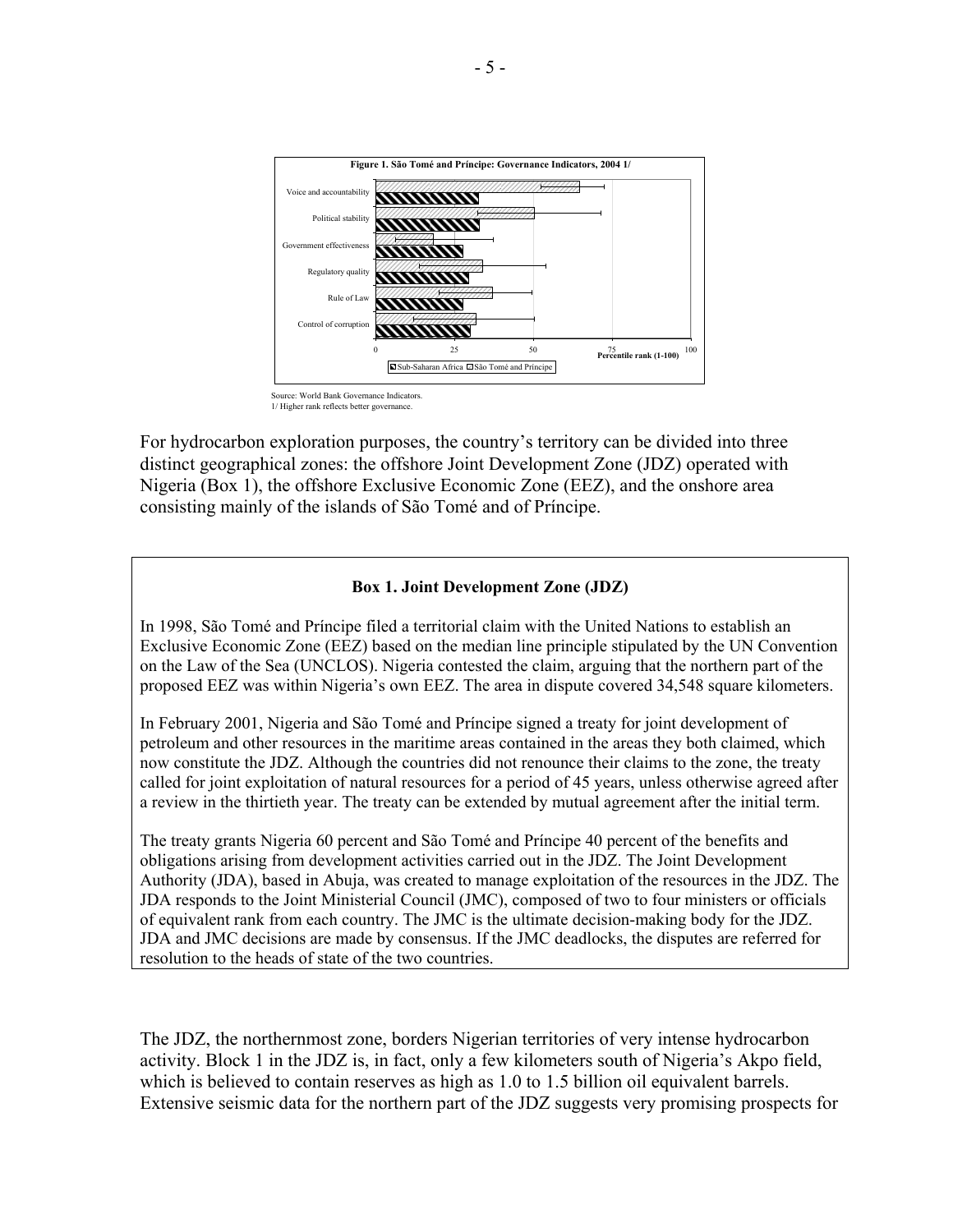commercially viable oil discoveries. Oil production prospects in the EEZ are so far less promising, although preliminary seismic data and drilling indicate some chance for commercial production. The potential for hydrocarbon discoveries onshore is considered low; the São Tomé and Príncipe authorities have no current plans for promoting exploration there.

Indications that there are hydrocarbons in São Tomé and Príncipe date back to colonial days. Attempts by the Portuguese colonial administration in 1974 to sign a concession agreement with Ball & Collins, an Anglo-American company, were abandoned when the country declared independence in 1975. Through the mid-nineties there were several failed attempts to jump–start petroleum exploration, including a five-year concession signed in 1989 with Island Oil Corporation, which briefly conducted onshore drilling before ending its operations.

São Tomé and Príncipe has granted—and, in several cases, later amended—rights on oil exploration and development to several oil companies since 1997. The amendments have generally come about after widespread criticism by major domestic and international stakeholders of possible economic and financial losses to the country under the original terms. Although the amendments generally did secure better terms, in several cases imbalances in profit distribution were not fully redressed in São Tomé and Príncipe's favor.

- In May 1997, a Memorandum of Agreement granted Environmental Remedial Holding Corporation (ERHC) and Procura Financial Consultants (PFC) large preferential rights over oil exploration and development within the country's territory, including surrounding waters. Notably, these included rights (i) to perform a full evaluation and feasibility study of oil, gas, and mineral reserves; (ii) to operate oil fields and concessions; (iii) to establish a joint venture with the government that would create a state oil company; (iv) to negotiate oil field leases with other international oil companies on behalf of the government; and (v) to issue regulations for the functioning of the hydrocarbons sector.
- In 2003, an amendment to the 1997 agreement curtailed some of ERHC's rights within the JDZ but did not amend those pertaining to the EEZ. Even after the amendment, ERHC retained preferential rights in no less than six blocks in the JDZ and four in the EEZ. These rights often included generous exemptions from payment of signature bonuses in oil exploration and development ventures.
- In September 1998, São Tomé and Príncipe signed a Technical Assistance Agreement with Mobil Exploration and Producing Services Inc. (now Exxon Mobil) to conduct seismic studies in what now constitutes the JDZ. It granted Exxon Mobil preferential rights to acquire up to 40 percent of a working interest in one JDZ block (a right the company applied to the exploration of Block 1) and the option to acquire up to 25 percent of the working interest in two additional blocks.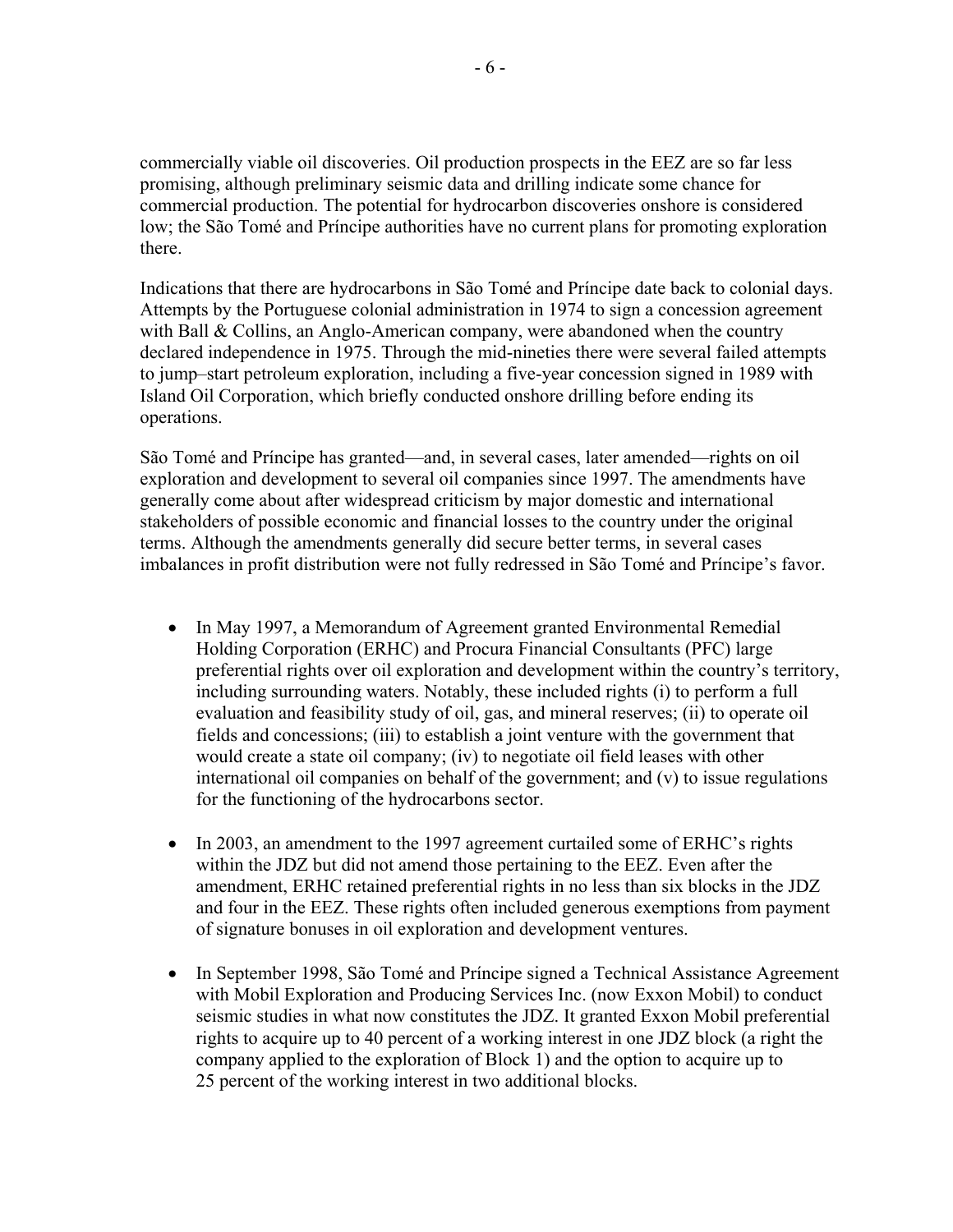• In February 2001, the country signed agreements with PGS-Exploration-UK (Petroleum Geo Services, from Norway) granting the company exclusive rights to conduct seismic surveys in the EEZ until concession awards were granted. PGS has the right to sell the results of the surveys. PGS or its subsidiaries also hold preferential rights on shared participation in the exploration of two EEZ blocks.

#### **III. OIL SECTOR INSTITUTIONAL FRAMEWORK**

Over the past five years, São Tomé and Príncipe has created a number of institutions to ensure sound regulation of the hydrocarbons sector. The policy objective has been to address the "curse" of oil that has been identified in many resource-rich countries. This curse, often associated with resource waste and corruption, has been said to cause weak and ineffective institutions, slow progress in addressing poverty, and in some cases armed conflict. Against this background, São Tomé and Príncipe has drafted a number of laws to make management of oil revenues balanced, transparent, and accountable. Crafting the laws and enabling regulations has been an open democratic process in which representatives from all political factions and social segments participated, in consultation with international experts.

There are six milestones on the path to setting high transparency, accountability, and governance standards in oil revenue management in São Tomé and Príncipe:

- The General Law on Petroleum Exploration and Exploitation of August 2000 provides the legal framework for development of the oil sector. It states that all reserves and reservoirs of liquid and gaseous hydrocarbons belong to the state. It stipulates that petroleum operations are to be conducted either by the state, directly or through a state-owned petroleum company, or by commercial companies licensed by the state. The law specifies that the state can only enter into the type of production– sharing agreements (PSAs) that are considered best international practice.
- The Treaty on the Establishment of the Joint Development of Petroleum and other Resources with Nigeria of February 2001 regulates hydrocarbon operations in the JDZ and establishes the Joint Development Agency (JDA) and the Joint Ministerial Committee (JMC) to manage oil activities there.
- Decree Law No. 3/2004 of June 2004 creates the National Petroleum Council to set national energy policies. The Council has 15 members, including the president, the prime minister, several other ministers, representatives of the civil society, and other individuals designated by the president and the prime minister.
- Law No. 5/2004 of June 2004 creates the National Petroleum Agency (ANP). The ANP is in charge of managing oil and gas exploration and development in line with the policies devised by the National Petroleum Council.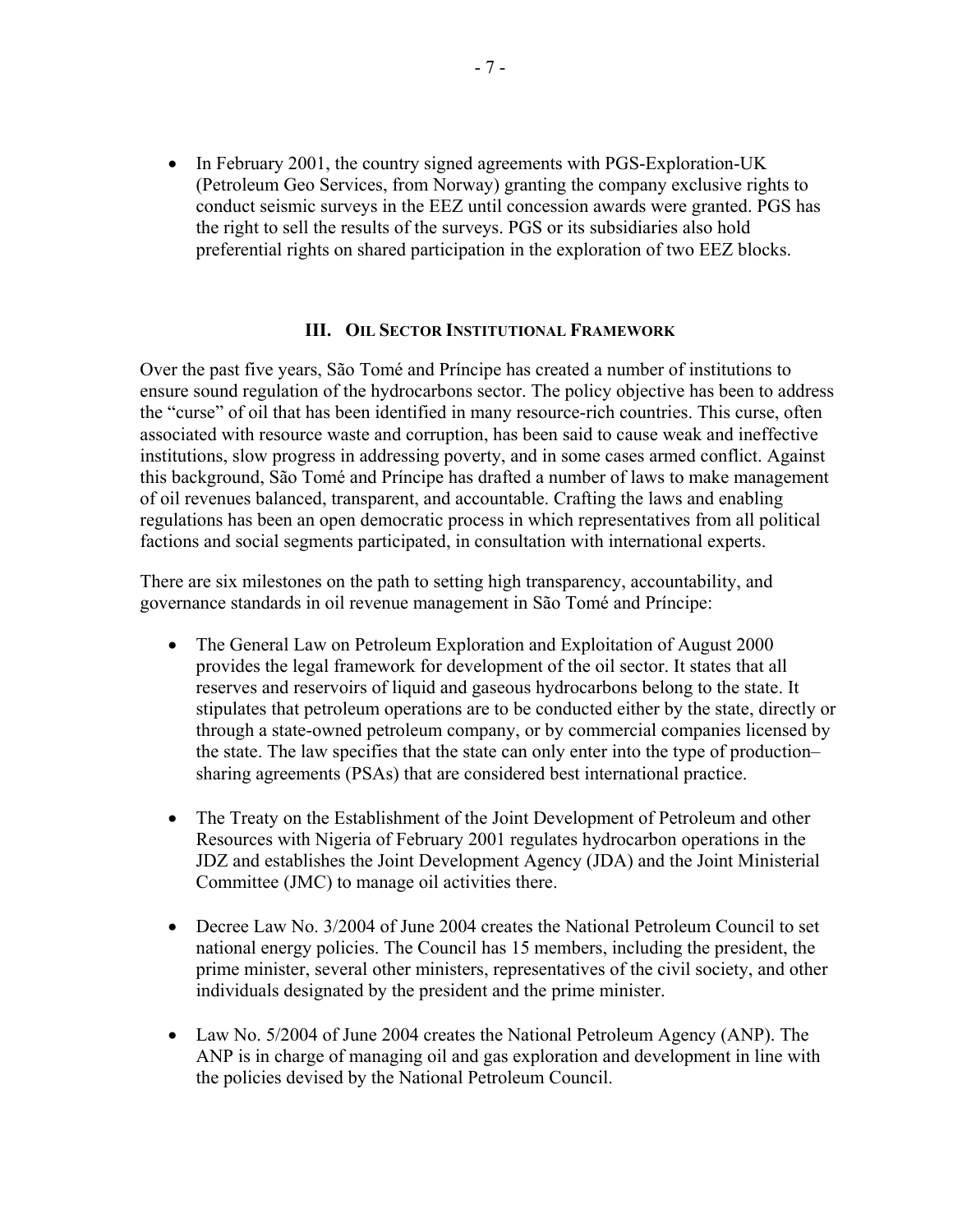- The Abuja Joint Declaration, signed by the Presidents of Nigeria and São Tomé and Príncipe in June 2004, sets transparency guidelines to which all JDZ operations must adhere. The declaration also pledges adherence to the principles of the Extractive Industry Transparency Initiative (EITI).
- The Oil Revenue Management Law (ORML) of December 2004 regulates the payments, management, use, and oversight of revenues resulting from oil operations in the entire national territory, including both the EEZ and the JDZ. The ORML sets fiscal rules by which oil proceeds are to be used in annual budgets.

The ORML is the key legislation for open and transparent management of São Tomé and Príncipe's oil revenue. The law was devised in close consultation with international experts on fiscal frameworks for resource-rich countries.<sup>3</sup> The basis for it is Milton Friedman's (1957) permanent income hypothesis (PIH), which implies constant government consumption (in real terms) of oil resources over time that is equivalent to interest income on the net present value of the country's oil wealth.<sup>4</sup> The PIH fiscal rule entails use of the Permanent Fund for Future Generations to secure intergenerational equity and guarantee a permanent flow of resources that will foster economic development even after oil resources have been exhausted  $(Box 2)$ .<sup>5</sup>

Beyond its sound fiscal properties, as expressed in the Permanent Oil Fund, the ORML contains provisions that, properly implemented, should ensure transparent and accountable management of oil resources. The transparency principles explicitly define an obligation to make public all oil-related transactions and specifically prohibit confidentiality clauses in oil contracts, including PSAs. To protect the integrity of the Permanent Fund and ensure full accountability, the ORML establishes the independent Petroleum Oversight Commission to monitor compliance with the law. The Permanent Fund is also subject to two regular audits, one by the Auditor General's Office and another by a reputable international auditing firm. The results of both must be made public. The ORML also gives guidelines for management and investment of the savings from oil proceeds.

1

 $5$  See Section VI for some preliminary quantitative estimates of annual funding for the budget and the gradual buildup of the Permanent Fund for Future Generations.

<sup>&</sup>lt;sup>3</sup> The Earth Institute at Columbia University was the main external advisor when the ORML was drafted. The World Bank and IMF staffs were also consulted at several stages.

<sup>&</sup>lt;sup>4</sup> The ORML states that the use of signature bonuses has to be spread out to cover the period until oil production is expected to begin. Because the government budgets approved by parliament for fiscal years 2005 and 2006 have adhered to this principle, deposits have begun to build up in the National Oil Account.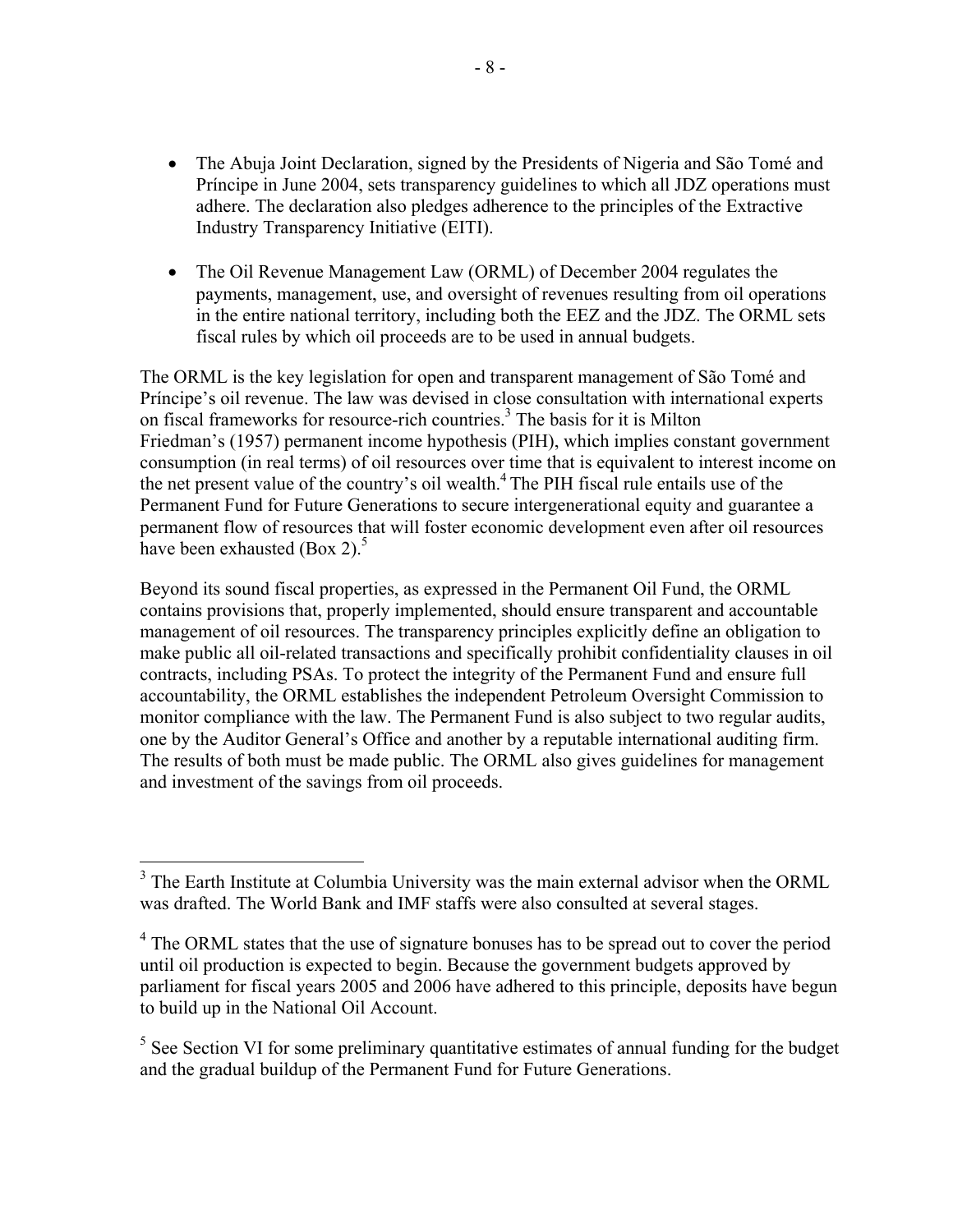#### **Box 2. Permanent Fund for Future Generations**

- All financial resources owed to the state as oil revenue are to be deposited in the National Oil Account (NOA), which the central bank is to open, on behalf of the government, with a foreign custodian bank. The NOA will comprise an Unrestricted Portion, in which current oil proceeds will be deposited, and a subaccount, the Permanent Fund (PF), for long-term savings for future generations. The balance in the unrestricted portion after fees and annual transfers to the budget will be transferred to the PF once a year.
- Liens and encumbrances on the NOA or any other oil resources, current or future, are prohibited. This effectively bars oil-backed forward borrowing.
- The NOA is to provide an annual single transfer to the budget each year. In pre-production years, the amounts are subject to formulas that take account of the stages of oil exploration and possible production. Once oil production starts, annual transfers to the budget will be based on a PIH framework to preserve the country's oil wealth and support government spending indefinitely even after oil resources are exhausted.
- The annual funding amounts are to be spent according to the priorities set forth in the country's Poverty Reduction Strategy, with 7 percent of the annual amount reserved for the autonomous region of Príncipe and 10 percent for local governments.
- The resources deposited in the NOA are to be managed by a Management and Investment Committee composed of five members, among them the minister of finance and the president of the central bank. Investments domiciled in the country are prohibited. Private managers can be hired.
- A Petroleum Oversight Commission is created to ensure permanent monitoring and auditing of all transactions related to oil revenues and resources. It includes representatives of the civil society.

Current challenges for the São Tomé and Príncipe authorities are to remove administrative bottlenecks that could prevent implementation and development of the institutional framework and to maximize local content in the provision of services to the oil industry. To address these concerns, a World Bank capacity-building and technical assistance credit contains a dossier on petroleum to provide extensive support to the government, particularly for the design of a medium–and long–term petroleum sector strategy. Here it will be important to identify areas where local content may be high, mainly related to support services, to maximize the impact of oil operations on the economy. This is particularly urgent because of the enclave effect of oil production in offshore platforms and because the first JDZ fields to be exploited will be headquartered in Abuja, where the oil industry is already strong.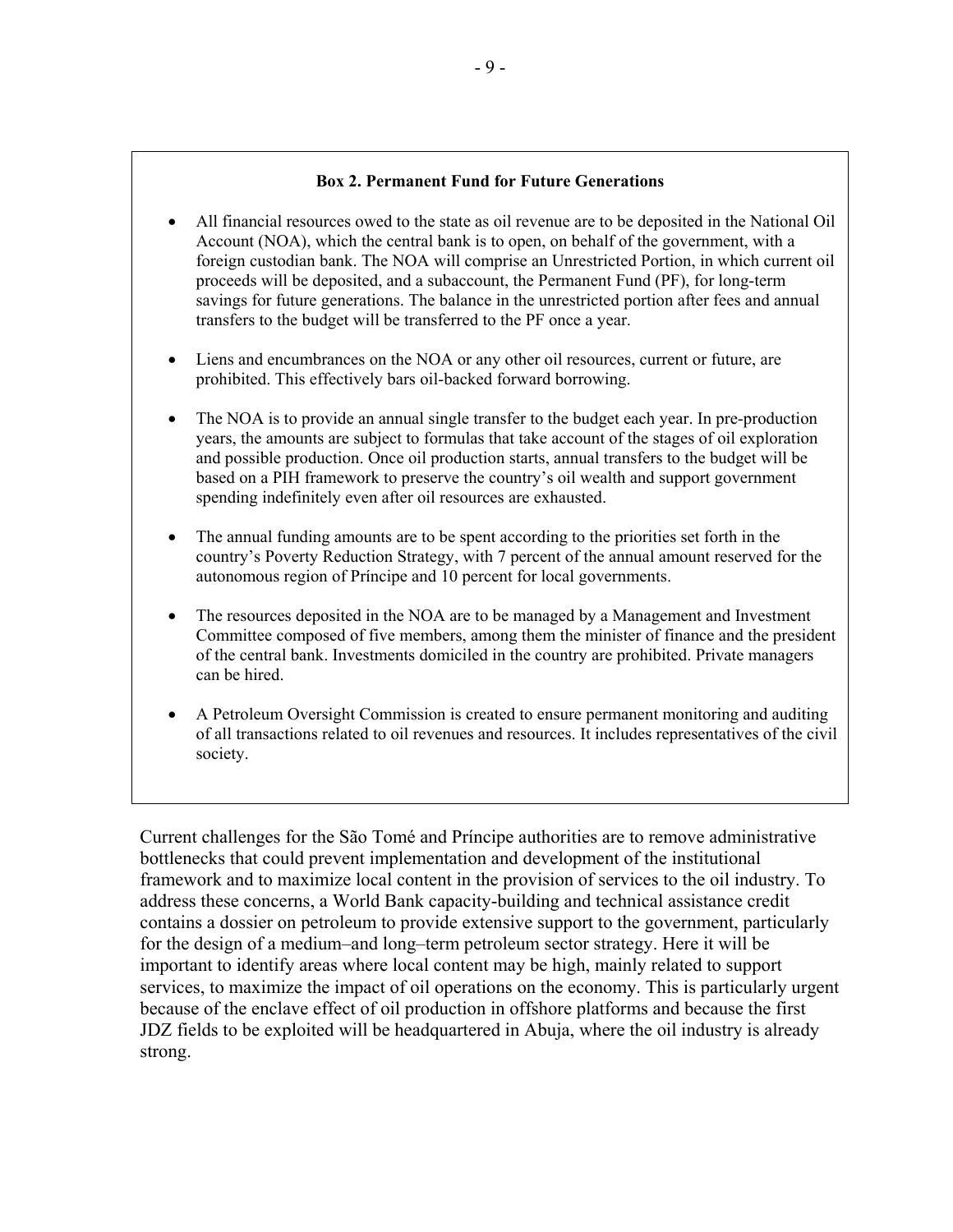#### **IV. LICENSING OF OIL FIELDS IN THE JDZ6**

The first bidding round for licenses in the JDZ oil fields was successfully concluded in April 2004 with the awarding of Block 1 (Figure 2). Though bids for six more blocks were also received at that time, the JDA turned them down for both technical and financial reasons. The winning bid for Block 1 brought US\$123 million in oil signature bonuses; the awardees were Chevron Texaco (a 51 percent operating share), Exxon Mobil (40 percent) and the joint Nigerian-Norwegian Dangote Energy Equity Resources Limited (9 percent). Chevron Texaco was the designated operator for the consortium, while Exxon Mobil executed the preferential rights it had obtained in the 1998 agreement with the São Tomé and Príncipe government. The PSA was signed in May 2005, and initial drilling exploration was recently concluded in Block 1 (Obo–1 well).

A second bidding round, for licenses in Blocks 2–6 in the JDZ, was completed in May 2005, but while negotiations of PSAs with awardees are under way, the transparency of the auction has been questioned.<sup>7</sup> PSAs for Blocks 2-4 were, in fact, signed in March 2006; negotiations for Blocks 5-6 are continuing despite the controversy over procedures followed in granting the awards. The process has been plagued by the withdrawal of several awardees, who were replaced by companies who were arguably less technically qualified. The controversies highlight once again the necessity of capacity building to ensure that the sound legal framework is actually applied and to strengthen regulatory bodies in the nascent oil sector. It also demonstrates the challenges of conducting operations in an area governed by a supranational authority.

<sup>&</sup>lt;sup>6</sup> See Appendix II for a list of awardees in blocks so far auctioned in the JDZ.

<sup>&</sup>lt;sup>7</sup> Shortly after the announcement of the winning bids, São Tomé and Príncipe's National Petroleum Council (headed by the president) issued a communiqué that recognized some deficiencies in the awarding process but indicated it would move forward because the national interests were not harmed. Subsequent inquiries by the Petroleum Affairs Commission, the National Assembly and the Attorney General concluded that the procedures used to select the oil companies had been seriously flawed, failed to meet minimum acceptable standards, and led to financial losses for São Tomé and Príncipe. Recommendations include a JDA restructuring of procedures for future bidding rounds to conform them to best international practices and a re-examination of ERHC's preferential rights in oil exploration in São Tomé and Príncipe.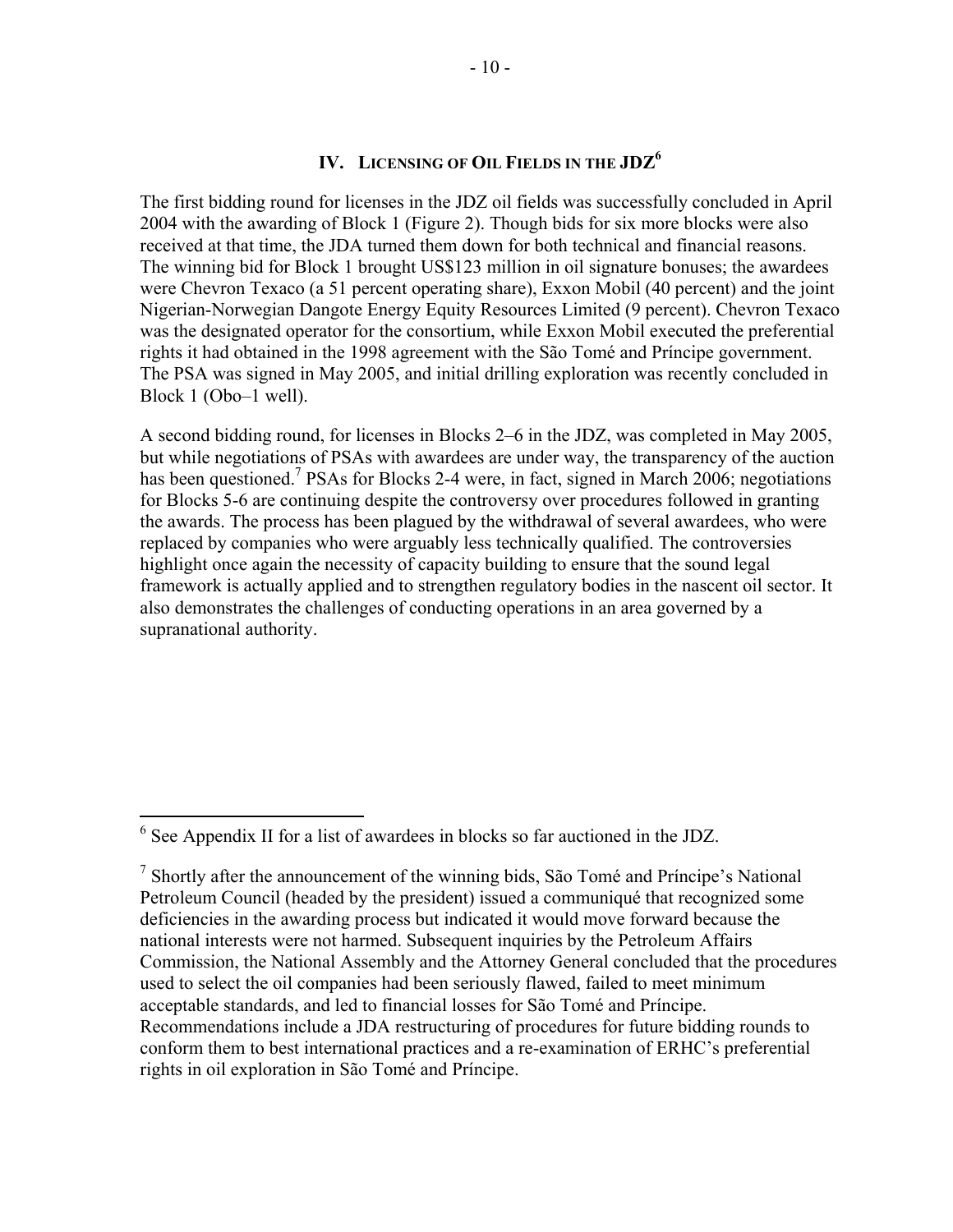

Figure 2. Joint Development Zone (JDZ)

#### **V. FISCAL RULES FOR OIL-PRODUCING COUNTRIES**

An abundance of oil resources is a serious challenge for macroeconomic policies. On the one hand, large tax receipts from oil may allow oil-producing countries to significantly augment government spending to address poverty and improve basic public services in education, health, and infrastructure development. On the other hand, macroeconomic management in these countries is difficult because oil resources are exhaustible, which raises intergenerational considerations and exposes the need for balance between government consumption and saving for the long run. Policymakers must find the right mix of consumption today and tomorrow, as well as prioritizing poverty-alleviating spending programs. The uncertainty of estimates of oil receipts, stemming both from volatile international prices and imprecise assessment of reserves, further complicates the design of fiscal policy rules to govern the use of oil receipts.

Source: National Petroleum Agency of São Tomé and Príncipe.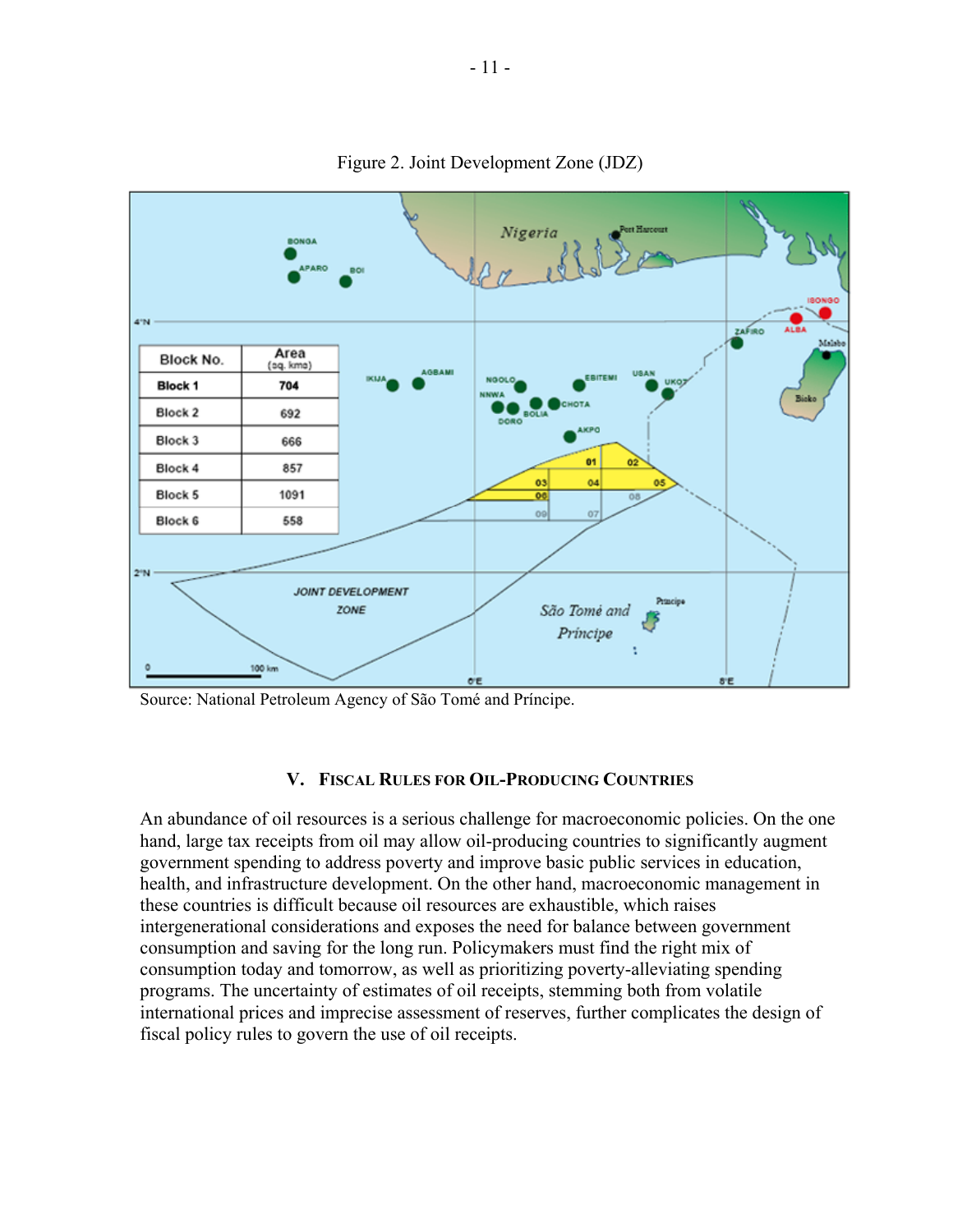Discussions on fiscal rules for oil-rich countries gravitate heavily to these considerations and the trade-offs they entail, particularly gauged against the need to ensure fiscal sustainability.<sup>8</sup> The objective of fiscal rules is to guide fiscal policy, usually through constraints on policy design. The effectiveness of policy implementation can then be measured against indicators of fiscal performance. Usually, though in some cases not specifically, the goal of such rules is to guarantee fiscal sustainability. In the case of oil-rich countries, recent literature shows, monitoring the non-oil balance is a good benchmark for evaluating the fiscal stance. In designing fiscal rules, countries must also think about absorptive capacity constraints–at the technical, institutional and infrastructure levels–and the need to ensure an effective tracking system to minimize wasteful public spending. Ultimately, however, the decision on which fiscal rule to adopt is to some degree country-specific (depending on, e.g., size of the non-oil economy relative to oil resources, stage of development of the country, stage of oil production) There is no single optimal rule for this—or for guaranteeing fiscal sustainability.

Oil-producing countries have adopted a variety of fiscal rules over the years. One, the extreme "balanced budget rule,"<sup>9</sup> implies spending all annual oil receipts while keeping the government's overall financial position in balance. Although, as properly defined,  $10$  this fiscal policy would be sustainable, it would privilege current over future generations in terms of their share of consumption of oil wealth. The rule would also subject government spending to "boom-bust" cycles depending on what was happening in international oil markets.<sup>11</sup> At the other extreme is the "bird-in-hand" policy, in which only the interest income accruing from accumulated oil revenues is spent consistently over time. While this policy mostly avoids the boom-bust spending cycle of the balanced budget rule, and is obviously fiscally sustainable, it may create social tensions because it public spending would be low while oil revenues are being accumulated during the period of oil exploitation. Also,

 $11$  A softer version of this policy would be to target a balanced budget over a longer period, perhaps three to five years, using a projection of oil prices and revenues. From an intertemporal perspective, however, it would still be biased toward current generations.

<sup>&</sup>lt;sup>8</sup> For example, see Kopits and Symansky (1998), Engle and Valdes (2000), Davis, Ossowski, and Fedelino (2003), and Katz and others (2004).

 $9$  In the literature, this rule has also been referred to as "going on a binge" and "hand to mouth"

 $10$  In general, a sufficient condition for ensuring fiscal sustainability is that fiscal rules target a non-oil fiscal deficit that at most equals the financing provided by oil resources. Nevertheless, rules that frontload the use of oil proceeds, even when abiding by this principle, could arguably risk putting the country on a fiscal path that is not sustainable, since substantial fiscal adjustments are needed when oil receipts start dwindling as the resources are depleted. Often, these adjustments are hard to implement.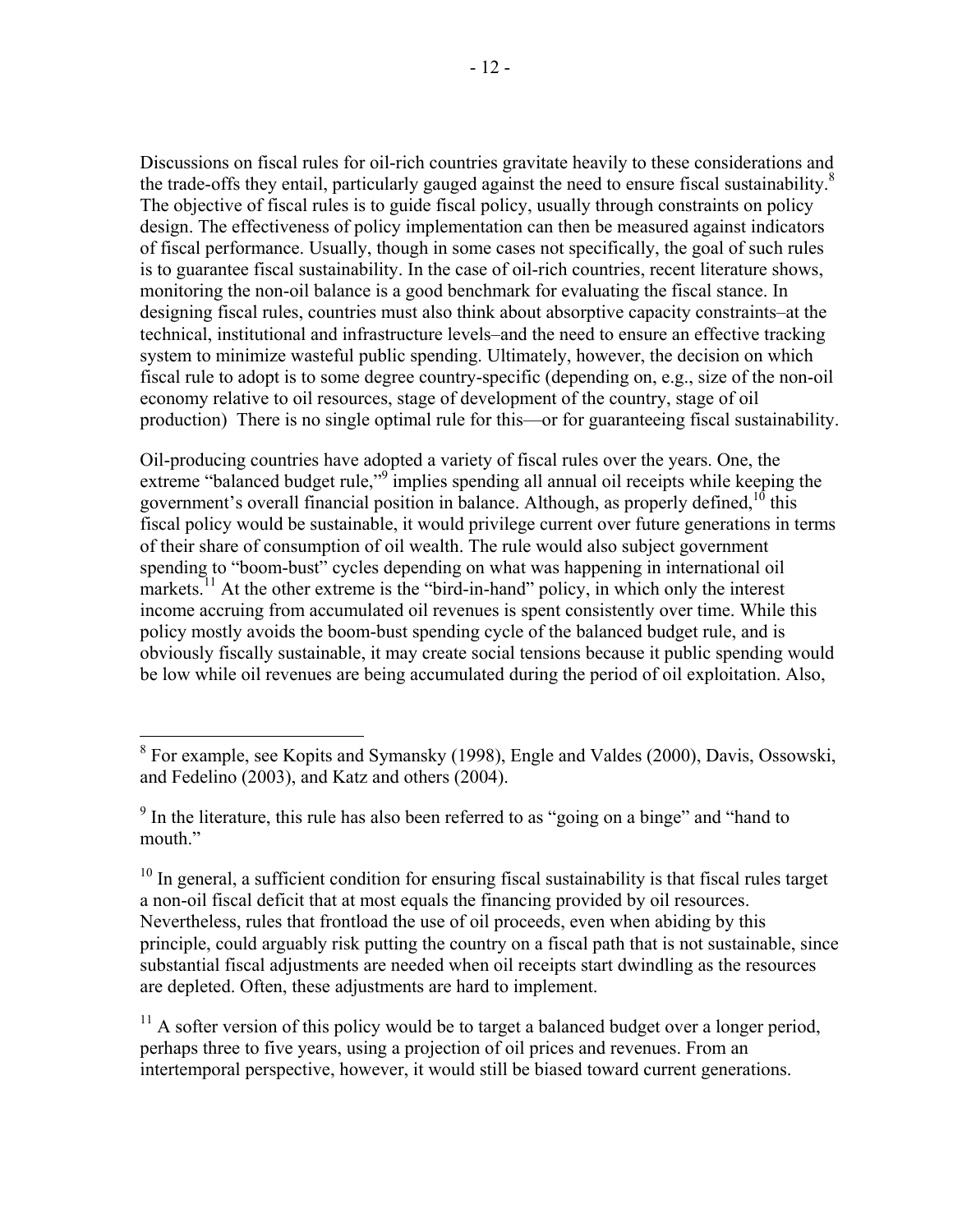there could be a high opportunity cost in terms of foregone social and infrastructure spending in the early years at the expense of future spending.

Between these two extremes are several other fiscal rules, $^{12}$  among them constant expenditure rules, rules that target a price of oil and save any revenues generated by prices above that threshold, and rules that save a fixed percentage of oil revenues. The oil windfall not spent in these cases can be allocated to savings or stabilization funds, or both, to smooth out fluctuations in annual government spending. Some of these rules, however, do not guarantee fiscal sustainability or optimal intergenerational consumption of oil wealth.

A useful theoretical framework, with desirable intergenerational considerations, is the permanent income hypothesis (PIH) formulated by Friedman  $(1957)$ <sup>13</sup> According to the PIH, both individuals and benevolent governments should be considered forward-looking, trying to smooth consumption over time in line with permanent income. Where there is zero population and productivity growth, the PIH implies constant government consumption out of oil over time that is equal to the annuity present value of expected oil wealth.<sup>14</sup> By definition expenditures out of oil proceeds would be stable, thus avoiding boom-bust cycles.<sup>15</sup> The added predictability this rule offers should in principle help policymakers avoid bottlenecks in absorptive capacity.

Formally, using the PIH sustainable government consumption of oil wealth (GC) at any point in time t+1 would be determined as follows:

$$
GC_{t+1} = GC = r \times \left[F_t + \sum_{i=0}^{I} \frac{T_{t+1+i}}{(1+r)^i}\right] \tag{1}
$$

where  $F_t$  is the value of the accumulated revenue in the oil fund at the end of the previous year, in constant prices;  $T_i$  is the oil revenue the government expects (net of production costs) in period *i*, in constant prices; *r* is the expected average real rate of return on oil wealth; and *I* is the number of years until oil production ends.

 $\overline{a}$ 

<sup>13</sup> The PIH solves the problem of optimal consumption determined by maximization of a social welfare function in the presence of uncertainty.

 $14$  If population growth is different from zero, the optimal consumption path would imply the use of a per capita PIH rule.

 $15$  If key variables in the calculation of the annuity present value of expected oil wealth, such as the price of oil and the expected average real rate of return on oil wealth, are calibrated to reflect long-term values (including expectations for the future), the rule would have a built-in stabilization mechanism to smooth out short-term volatility.

 $12$  See, for example, Wakeman-Linn and others (2004).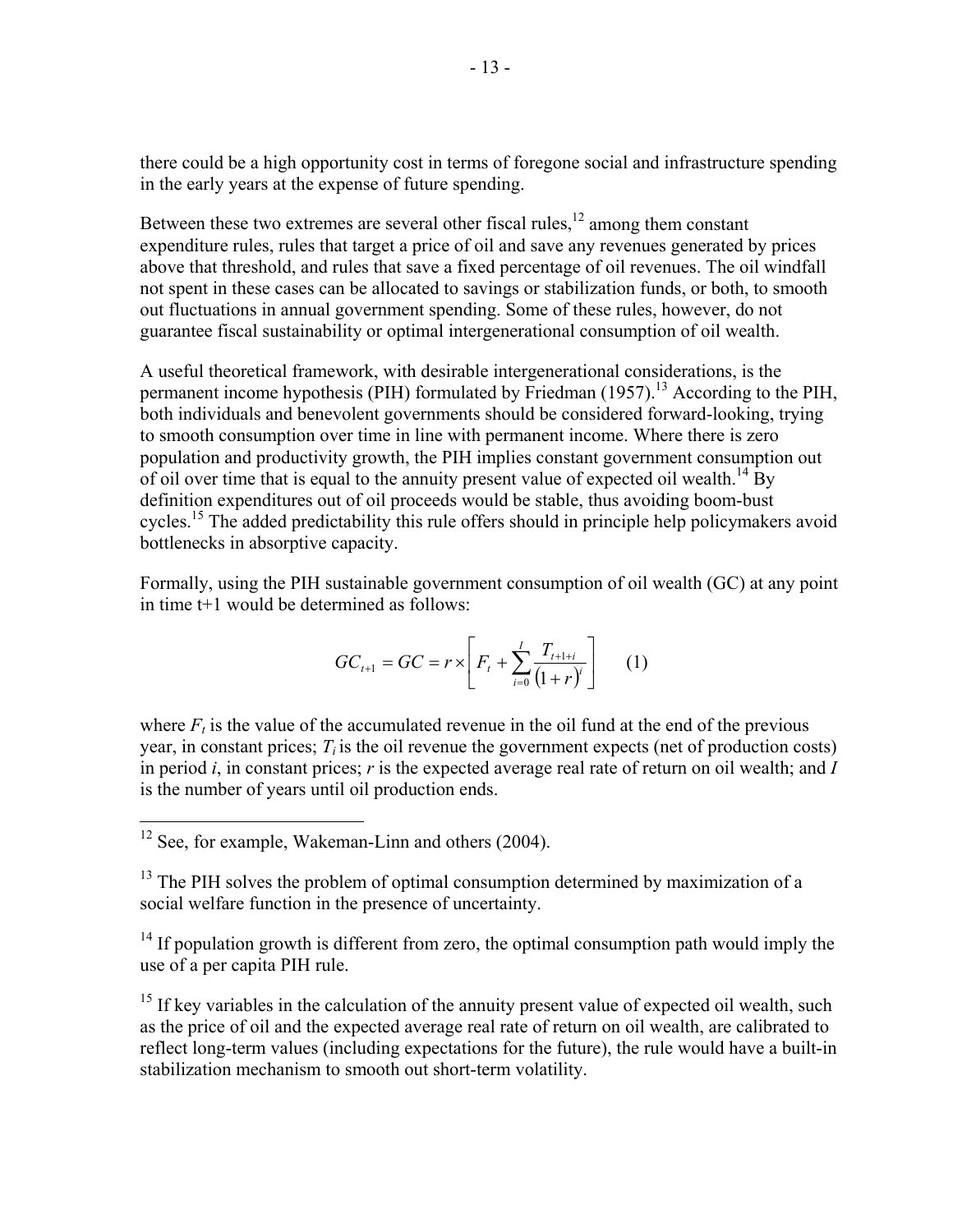The PIH can also be calculated per capita. Using this modification, policymakers target constant per capita government consumption of oil wealth over time. The modified rule would be determined as follows:

$$
GC_{t+1} = (r-n) \times \left[ F_t + \sum_{i=0}^{I} \frac{T_{t+1+i}}{(1+r)^i} \right] \qquad (2)
$$

where  $GC_{t+1}$  is government consumption in period  $t+1$ , *n* is the annual rate of population growth, and the other variables are as defined for equation 1.

Other variations of the PIH have also been considered.<sup>16</sup> Often constant government consumption of oil wealth is targeted with reference to non-oil GDP. This, however, can only be done by mature producers or those where oil production is already declining, because the expected rate of return on existing oil savings plus the present value of expected future oil revenues would have to exceed the rate of growth of non-oil GDP. The contrary would imply that the annuity return on oil wealth would not keep pace with the growth of non-oil GDP.

Some have criticized the use of the PIH in managing oil wealth, especially by developing countries.17 When the initial capital of the economy, both physical and human, is low, the productivity gains of government social and capital spending of oil revenues could exceed the financial returns from oil savings. This can happen where there are production externalities from government spending, particularly from the impact of public investment on productivity and the incentives it generates for private capital accumulation. Under these circumstances, it could be advisable to frontload the use of oil resources. Future generations, though enjoying fewer oil resources for their own consumption, would benefit from the buildup of capital in the form of better public services, improved living conditions (health and basic education), and enhanced human capital. Absorptive capacity constraints are often used as an empirical counterargument to the excessive frontloading of spending, which may result in inefficient and wasteful spending.

To shed some light on this debate, there needs to be further research into measurement of the social rate of return of public investment. Recent cross-country studies<sup>18</sup> point to a positive

1

 $16$  For example, the optimal consumption path can be modified by introducing adjustment costs, such as habit formation, which in turn would introduce inertia into the convergence to the sustainable consumption level. For example, see Leigh and Olters (2006).

 $17$  For example, see Takizawa and others (2004).

<sup>&</sup>lt;sup>18</sup> Calderon and others (2004), using panel data for over 100 countries for 1960-2000, show that GDP growth is positively affected by the stock of infrastructure assets and that income inequality declines with infrastructure quantity and quality. It therefore concludes that building infrastructure can be a highly effective way to combat poverty.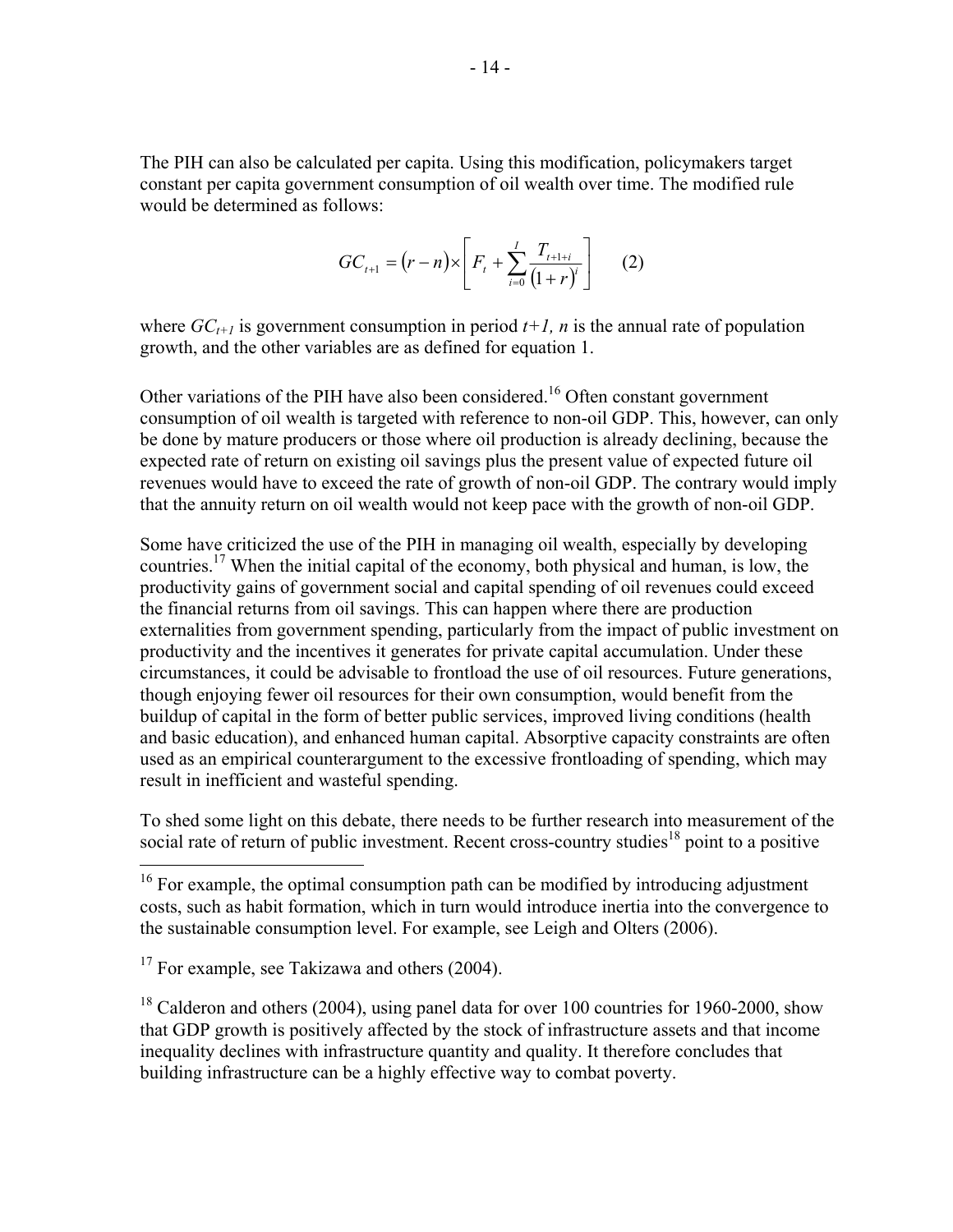impact of a higher stock and quality of infrastructure on development indicators. While these initial results support the argument that favors a more frontloaded approach to the use of oil resources, especially by developing countries, there remains a question of how to map this general conclusion into an operational rule about how much a country should spend of its oil wealth, and how, at any given point.<sup>19</sup> Here more analysis is needed.

#### **VI. APPLICATION OF PIH TO SÃO TOMÉ AND PRÍNCIPE: PRELIMINARY PROJECTIONS**

São Tomé and Príncipe's Oil Revenue Management Law (ORML) of December 2004 applies the PIH framework to the country's Permanent Oil Fund for Future Generations. São Tomé and Príncipe became the first country in Africa to apply such a rule, demonstrating its concern for efficient use of oil resources and for intergenerational equity.<sup>20</sup>

The PIH framework in São Tomé and Príncipe has a number of features that reflect policymakers' concerns about the intertemporal use of the country's oil wealth. Formally, the calculation of government consumption—the annual funding amount—is determined each year as follows:

$$
GC_{t+1} = r \times \left[ F_t + \sum_{i=0}^{I} \frac{T_{t+1+i}}{(1+d)^i} \right] \qquad (3)
$$

where *d* is the discount rate and the other variables are as defined for equation 1.

 $\overline{a}$ 

a. Equation (3) applies the PIH in constant-dollar terms. A per capita rule was rejected because the São Tomé and Príncipe authorities decided it would unduly backload needed spending on health, education, and infrastructure, which, in their view, would have a very high rate of return for the São Tomé and Príncipe economy. The authorities also decided that (i) a per capita PIH

 $19$  Perhaps a way out could be the adoption of a fiscal rule with an "escape clause" under which additional projects that fulfill certain measurable criteria for a high social rate of return, with transparent rules and proper oversight, could be implemented as long as they do not compromise fiscal sustainability. The fiscal rule would be modified to accommodate these projects.

 $20$  Even among developing countries, São Tomé and Príncipe was the first country to approve this type of rule. Though the Democratic Republic of Timor-Leste approved a similar rule recently, there the parliament can deviate from the spending amount set the PIH indicates (see Kim (2005)).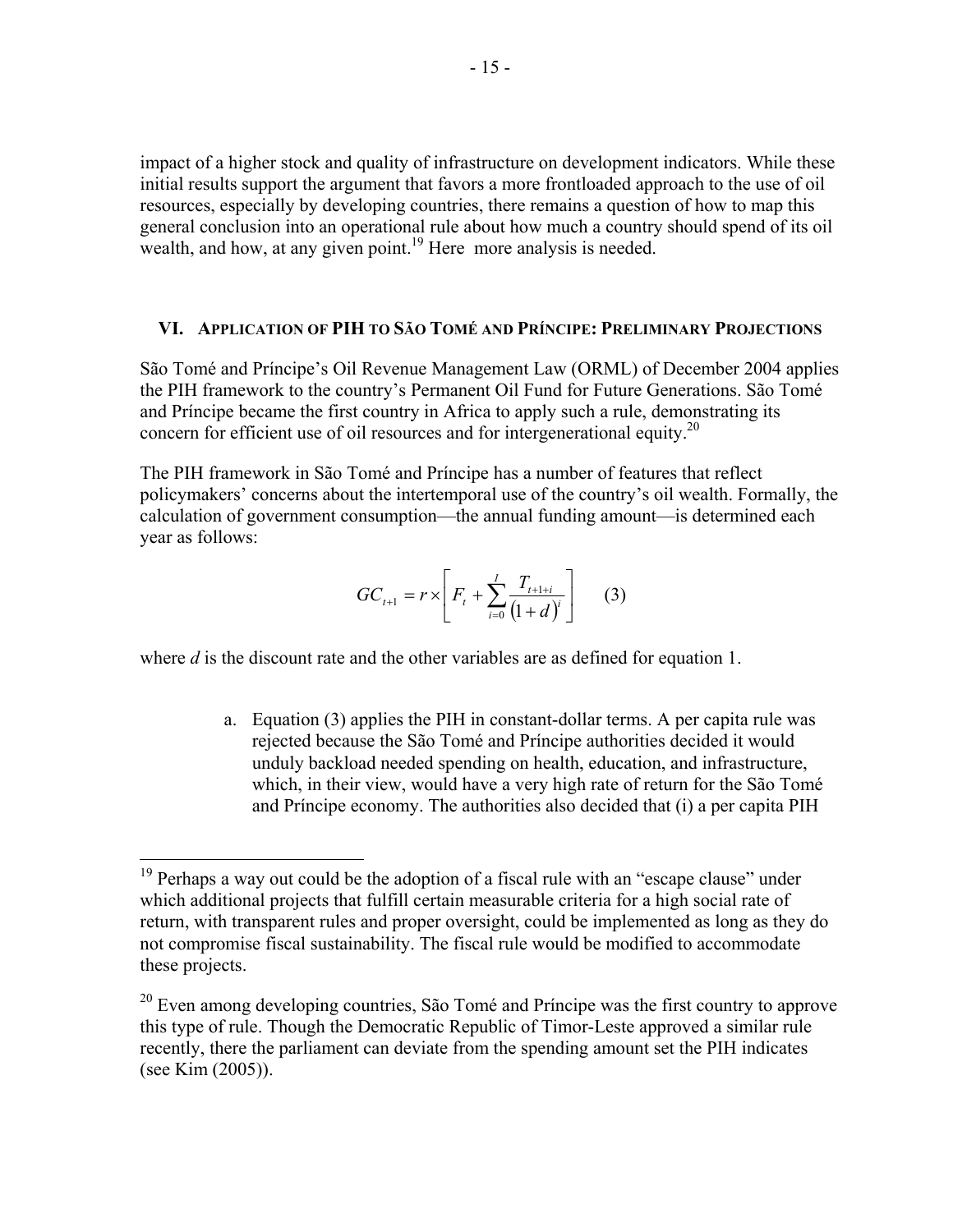rule<sup>21</sup> would yield a level of government spending that could be lower than what would be consistent with current donor support to the country; and (ii) the annual funding amount could possibly be very low if real rates of return were low and there was a marginal hike in the rate of population growth.

- b. The discount rate (*d*) and the long-run real rate of return (*r*) differ from each other.22 The ORML caps the long-run rate of return at 5 percent for setting the annual funding amount and states that the discount rate cannot be set below 7 percent. This feature was introduced into the Sãotomean formulation out of prudence, to acknowledge the uncertainties of future oil production. The discrepancy between *r* and *d* results in an initially low but gradually increasing annual funding amount as the Permanent Oil Fund is built up.<sup>23</sup>
- c. All variables used in calculating oil wealth and the annual funding amount are defined to reflect expected long-term values (real rate of return and expected price of oil) and prevent manipulation. Only blocks under production or commercial development can be incorporated into the calculation of the annual funding amount. This guarantees not only transparency in calculating oil wealth and the annual funding amount but also yields a rule robust to short-term volatility of the underlying variables involved in their calculation.

The remainder of this section presents some preliminary calculations of the country's oil wealth and sustainable government consumption under the PIH. These calculations, which are based on seismic surveys for the Joint Development Zone (JDZ), use information on the size of commercial energy reserves and production profiles in adjacent deep-water oil fields in the Gulf of Guinea as benchmarks for scaling purposes in the baseline scenario (Table 1). The country's oil wealth and the path of sustainable annual government consumption out of oil proceeds have been computed using the PSA template developed by the World Bank's expert group on oil. The baseline model's parameters were calibrated to match the sample

 $21$  See Section VIII for figures depicting the dynamics of the PIH per capita rule.

 $22$  This is not uncommon: the discount rate is often set up to include country or industry specific risk, or both.

<sup>&</sup>lt;sup>23</sup> Though measured against industry standards, this may be a reasonable floor for the discount rate, a higher rate might be recommended on grounds of valuation practices in the oil industry (see Johnson-Callari and Berkelaar, 2005). In practice, however, using a higher discount rate on the annual funding amount and the steady–state value of the Permanent Fund would have a relatively small effect.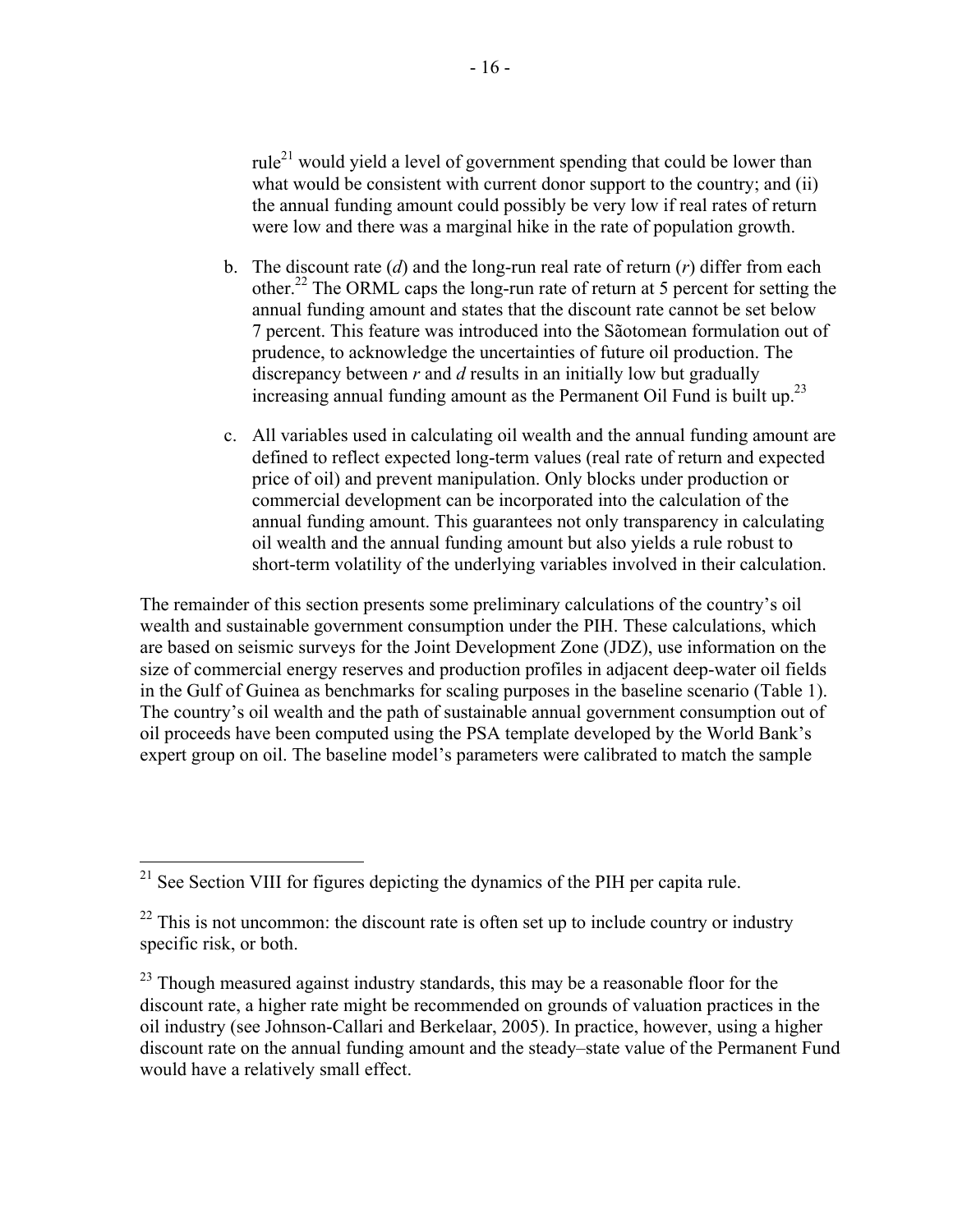PSA posted in the JDA's official website, which reportedly forms the basis for negotiations with prospective oil operators in the Joint Development Zone (JDZ).  $^{24}$ 

| Field          | Discovery | Production        | Water Depth | Recoverable                        |
|----------------|-----------|-------------------|-------------|------------------------------------|
| Name           | Date      | <b>Start Date</b> | Depth       | Reserves <sup><math>1</math></sup> |
|                |           |                   | mts.)       | (million barrels)                  |
| Bonga SW       | 2001      | 2007              | 1245        | 600                                |
| Bosi           | 1996      | 2006              | 1424        | 683                                |
| Nnwa-Doro      | 1999      | 2005              | 1283        | 500                                |
| Akpo           | 2000      | 2006              | 1366        | 1000                               |
| Agbami-Ekoli   | 1998      | 2006              | 1435        | 1000                               |
| Bonga          | 1996      | 2004              | 1125        | 735                                |
| Erha           | 1999      | 2005              | 1191        | 1000                               |
| Zafiro Complex | 1995      | 1996              | 850         | 1200                               |

**Table 1. Sample of Deep-Water Discoveries in Gulf of Guinea**

Sources: Johnston (2003), <http://www.nigeriasaotomejda.com> (2006).

<sup>1</sup> At time of discovery.

1

Recent exploration drilling in the Obo–1 well in JDZ Block 1, conducted by Chevron Texaco (the block operator), encountered indications of hydrocarbons in multiple reservoirs. The reservoir rocks and liquid samples collected will now need to be evaluated and interpreted within the information on the conditions of the surrounding area to determine the next step of the appraisal process. At this stage, however, is premature to determine whether or not the findings in Obo–1 constitute a commercial discovery. Estimates on oil reserves, annual oil production, and export receipts discussed here should therefore be considered speculative.

Taking this into consideration, the assumptions for the baseline estimates of the impact of prospective oil wealth for São Tomé and Príncipe are rather conservative. Indeed, the baseline assumes the discovery of only one commercially exploitable block in the JDZ that would have 500 million equivalent barrels of oil in reserves, equal to production of 70,000 barrels per day for twenty years, of which 28,000 barrels/day would be the Sãotomean share. This level of daily production is roughly that of an average-sized block in the Gulf of Guinea. It is assumed that oil production in the JDZ will begin in 2012.<sup>25</sup> The production profile is consistent with that of deep–sea wells: peaking at approximately 150,000 barrels per day in the third year of production and thereafter gradually declining

 $24$  For detailed information on the characteristics of the PSA modeled under the baseline scenario, see Appendix I.

 $^{25}$  Should the discovery be large, production could begin as early as 2010, the operator of Block 1 recently suggested.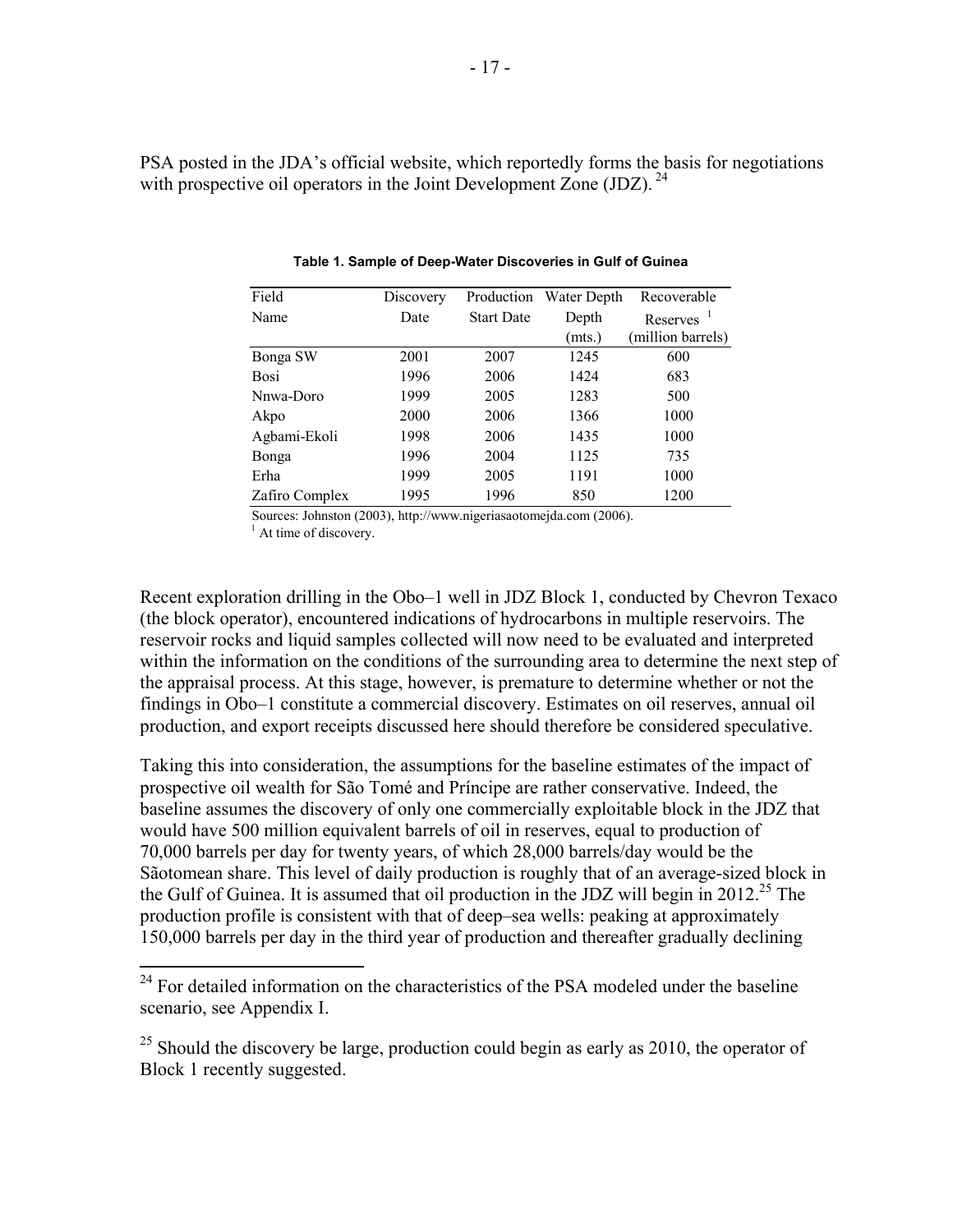until depletion after twenty years (Figure 3). The oil price is assumed to be US\$30 per barrel, in constant 2006 U.S. dollars. The baseline discount rate was set at 7 percent and the longrun real rate of return at 3 percent.



Source: Fund staff estimates.

1

In the baseline scenario, oil wealth accruing to São Tomé and Príncipe would be significant, with annual funding into the budget exceeding, for more than a decade, the levels of historic donor assistance (Figure 4), and converging to US\$91.9 million<sup>26</sup> (Figure 5), equivalent to 130 percent of projected 2006 GDP. By 2032 the Permanent Fund for Future Generations would stabilize at slightly above US\$3 billion (Figure 6), or 43 times 2006 GDP. As a ratio to projected GDP, the annual funding amount would peak at over 50 percent in 2015–16 (Table 2). Compared to current levels of donor support, the annual funding would be substantially higher for almost two decades and should in principle substitute for any decline in foreign aid once oil production takes off.

<sup>&</sup>lt;sup>26</sup> In the remainder of the document, all references to dollar amounts are in constant 2006 U.S. dollars, assuming international inflation at 2.5 percent annually.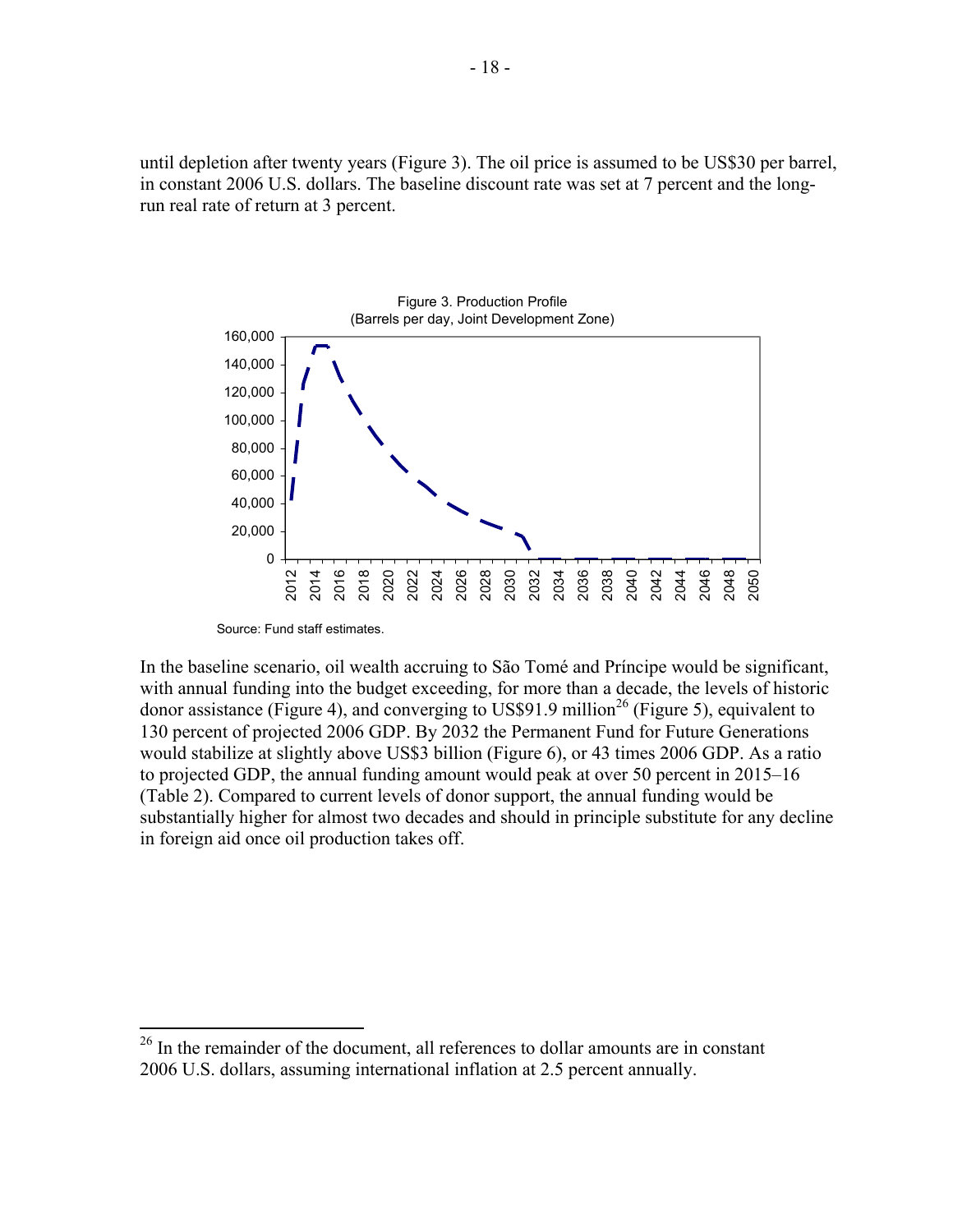

Source: Fund staff estimates.

Figure 5. Sources of Annual Funding for the Budget, 2012–50 (Millions of 2006 U.S. dollars)



Source: Fund staff estimates.

Figure 6. Buildup of Permanent Fund for Future Generations, 2012–50 (Millions of 2006 U.S. dollars)



Source: Fund staff estimates.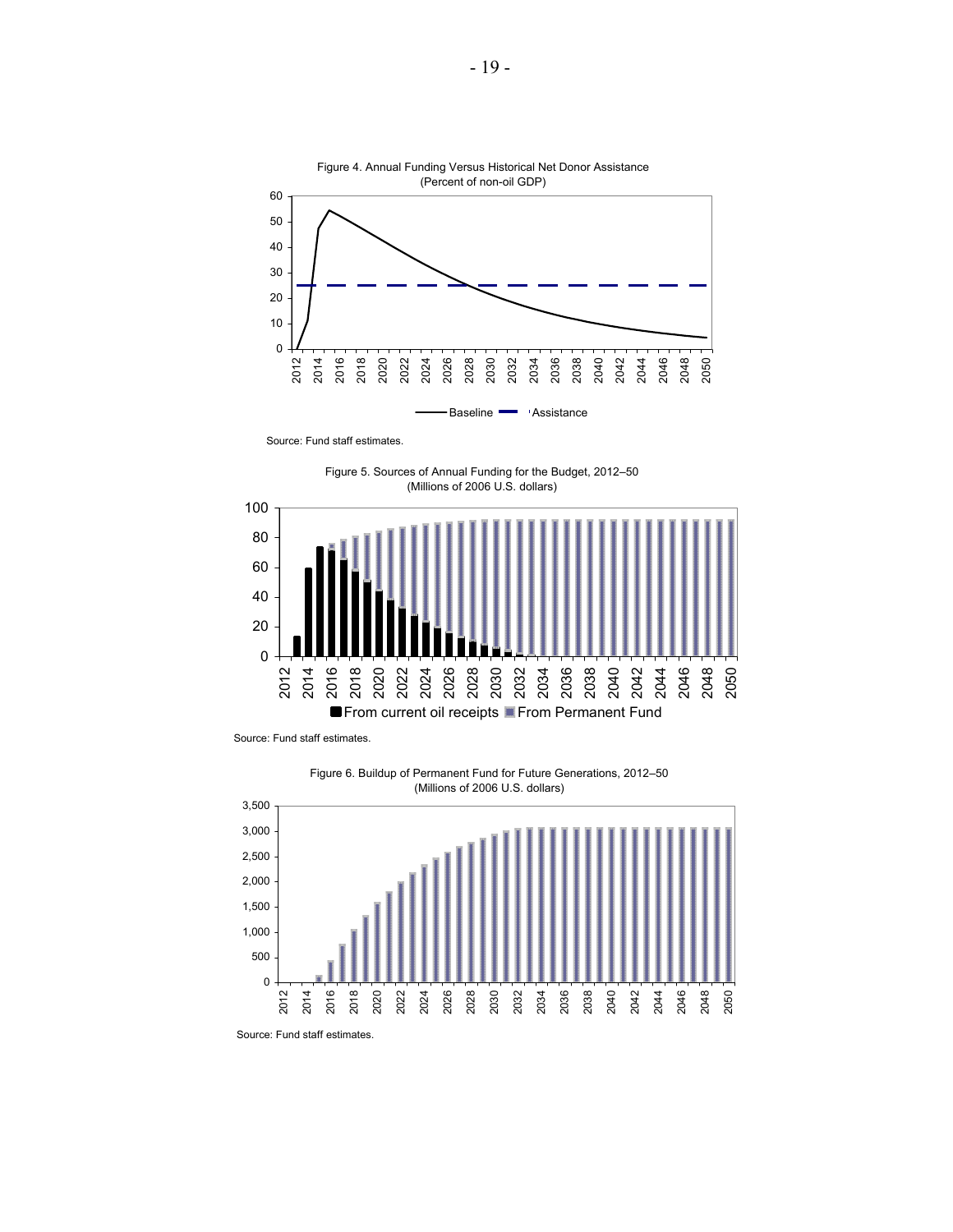|              |      |         | (In imminous of 2000 $\cup$ .5. Gonars)<br>Annual Funding for Public Budget |                            | Permanent Fund    |                    |            |                    |
|--------------|------|---------|-----------------------------------------------------------------------------|----------------------------|-------------------|--------------------|------------|--------------------|
| Oil Receipts |      | Total   |                                                                             | From annual From Permanent | Percent of        | Balance            | Percent of |                    |
|              |      |         |                                                                             | production <sup>4</sup>    | Fund <sup>5</sup> | non-oil GDP $^6\,$ |            | non-oil GDP $^6\,$ |
|              | 2012 | 25.9    | 0.0                                                                         | $0.0\,$                    | 0.0               | 0.0                | 0.0        | 0.0                |
|              | 2013 | 90.7    | 13.0                                                                        | 13.0                       | 0.0               | 11.3               | 0.0        | 0.0                |
|              | 2014 | 306.6   | 59.0                                                                        | 59.0                       | 0.0               | 47.3               | $0.0\,$    | 0.0                |
|              | 2015 | 396.1   | 73.3                                                                        | 73.3                       | $0.0\,$           | 54.4               | 128.2      | 95.1               |
|              | 2016 | 364.6   | 75.9                                                                        | 72.0                       | 3.8               | 52.1               | 414.6      | 284.7              |
|              | 2017 | 333.6   | 78.2                                                                        | 65.8                       | 12.4              | 49.8               | 739.9      | 470.5              |
|              | 2018 | 300.5   | 80.4                                                                        | 58.2                       | 22.2              | 47.3               | 1,042.0    | 613.5              |
|              | 2019 | 268.1   | 82.3                                                                        | 51.1                       | 31.3              | 44.9               | 1,318.2    | 718.7              |
|              | 2020 | 237.6   | 84.0                                                                        | 44.5                       | 39.5              | 42.4               | 1,567.3    | 791.2              |
|              | 2021 | 209.3   | 85.5                                                                        | 38.5                       | 47.0              | 40.0               | 1,790.0    | 836.6              |
|              | 2022 | 183.5   | 86.7                                                                        | 33.0                       | 53.7              | 37.5               | 1,987.7    | 860.2              |
|              | 2023 | 164.8   | 87.8                                                                        | 28.2                       | 59.6              | 35.2               | 2,162.5    | 866.5              |
|              | 2024 | 140.1   | 88.7                                                                        | 23.8                       | 64.9              | 32.9               | 2,318.5    | 860.3              |
|              | 2025 | 122.1   | 89.5                                                                        | 19.9                       | 69.6              | 30.7               | 2,456.1    | 843.8              |
|              | 2026 | 106.2   | 90.1                                                                        | 16.4                       | 73.7              | 28.7               | 2,575.2    | 819.2              |
|              | 2027 | 92.1    | 90.6                                                                        | 13.4                       | 77.3              | 26.7               | 2,679.8    | 789.3              |
|              | 2028 | 79.8    | 91.0                                                                        | 10.6                       | 80.4              | 24.8               | 2,771.6    | 755.9              |
|              | 2029 | 69.1    | 91.3                                                                        | 8.2                        | 83.1              | 23.1               | 2,852.3    | 720.3              |
|              | 2030 | 59.6    | 91.6                                                                        | 6.0                        | 85.6              | 21.4               | 2,923.2    | 683.5              |
|              | 2031 | 47.0    | 91.7                                                                        | $4.0\,$                    | 87.7              | 19.9               | 2,985.6    | 646.4              |
|              | 2032 | $0.0\,$ | 91.8                                                                        | 2.3                        | 89.6              | 18.4               | 3,038.5    | 609.1              |
|              | 2033 | $0.0\,$ | 91.9                                                                        | 0.7                        | 91.2              | 17.1               | 3,062.7    | 568.5              |
|              | 2034 | $0.0\,$ | 91.9                                                                        | 0.0                        | 91.9              | 15.8               | 3,063.2    | 526.5              |
|              | 2035 | $0.0\,$ | 91.9                                                                        | 0.0                        | 91.9              | 14.6               | 3,063.2    | 487.5              |
|              | 2036 | $0.0\,$ | 91.9                                                                        | 0.0                        | 91.9              | 13.5               | 3,063.2    | 451.3              |
|              | 2037 | $0.0\,$ | 91.9                                                                        | $0.0\,$                    | 91.9              | 12.5               | 3,063.2    | 417.9              |
|              | 2038 | $0.0\,$ | 91.9                                                                        | 0.0                        | 91.9              | 11.6               | 3,063.2    | 387.0              |
|              | 2039 | $0.0\,$ | 91.9                                                                        | 0.0                        | 91.9              | 10.7               | 3,063.2    | 358.3              |
|              | 2040 | $0.0\,$ | 91.9                                                                        | 0.0                        | 91.9              | $10.0\,$           | 3,063.2    | 331.8              |
|              | 2041 | $0.0\,$ | 91.9                                                                        | 0.0                        | 91.9              | 9.2                | 3,063.2    | 307.2              |
|              | 2042 | $0.0\,$ | 91.9                                                                        | $0.0\,$                    | 91.9              | 8.5                | 3,063.2    | 284.4              |
|              | 2043 | $0.0\,$ | 91.9                                                                        | 0.0                        | 91.9              | 7.9                | 3,063.2    | 263.4              |
|              | 2044 | $0.0\,$ | 91.9                                                                        | 0.0                        | 91.9              | 7.3                | 3,063.2    | 243.8              |
|              | 2045 | $0.0\,$ | 91.9                                                                        | 0.0                        | 91.9              | 6.8                | 3,063.2    | 225.8              |
|              | 2046 | $0.0\,$ | 91.9                                                                        | 0.0                        | 91.9              | 6.3                | 3,063.2    | 209.1              |
|              | 2047 | $0.0\,$ | 91.9                                                                        | 0.0                        | 91.9              | 5.8                | 3,063.2    | 193.6              |
|              | 2048 | $0.0\,$ | 91.9                                                                        | $0.0\,$                    | 91.9              | 5.4                | 3,063.2    | 179.2              |
|              | 2049 | 0.0     | 91.9                                                                        | 0.0                        | 91.9              | 5.0                | 3,063.2    | 166.0              |
|              | 2050 | 0.0     | 91.9                                                                        | 0.0                        | 91.9              | 4.6                | 3,063.2    | 153.7              |

1, 2, 3 (In milllions of 2006 U.S. dollars) Table 2. São Tomé and Príncipe: Oil Flows Under Baseline Scenario

Source: Fund staff estimates.

<sup>1</sup> Unless otherwise indicated, amounts expressed in millions of 2006 U.S. dollars assuming 2.5 percent annual foreign inflation.

<sup>2</sup> Assumes exploitable oil reserves of 500 million barrels in the JDZ, 40 percent being São Tomé and Príncipe's share.

<sup>3</sup> Present value of flows calculated using 7% discount rate.

<sup>4</sup> Includes interest accrued at the Unrestricted Portion of the National Oil Account pending the annual drawing or transfer to Permanent Fund.

5 Assumes real return of 3% on Permanent Fund.

 $6$  Assumes non-oil GDP growth rate of 6.25% on average for 2006-10 and 8% thereafter.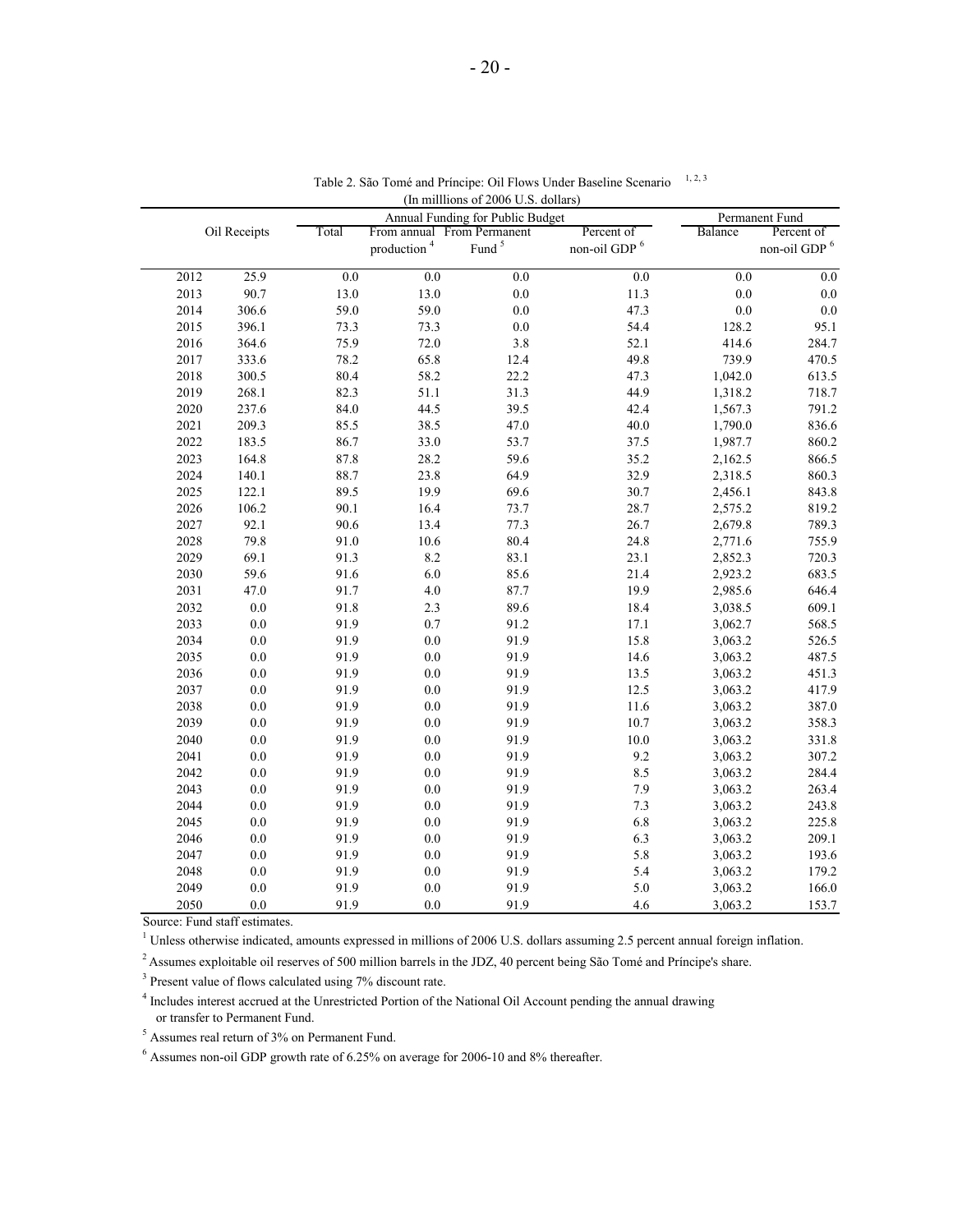#### **VII. SENSITIVITY ANALYSIS<sup>27</sup>**

The scale of oil wealth could vary significantly depending on the number, size, and quality of commercial oil discoveries. The baseline scenario assumes that only one medium-sized block in the JDZ is found to be commercially exploitable, and that São Tomé and Príncipe's share of daily production would average 28,000 barrels/day. If oil reserves were twice as high as assumed (i.e., if there were one billion barrels), annual transfers into the budget would be US\$183.9 million and the Permanent Fund for Future Generations would converge to a steady state of roughly US\$6.1 billion. Both annual funding and the Permanent Fund would keep increasing as new reserves are discovered—which could eventually raise questions about the country's absorptive capacity (Figure 7).<sup>28</sup>



 $2^7$  See Table 3, at the end of this section, for a summary of results.

<sup>&</sup>lt;sup>28</sup> If this were the case, the country could possibly switch to a per capita PIH rule at that point. See the next section for a simulation using the per capita PIH rule.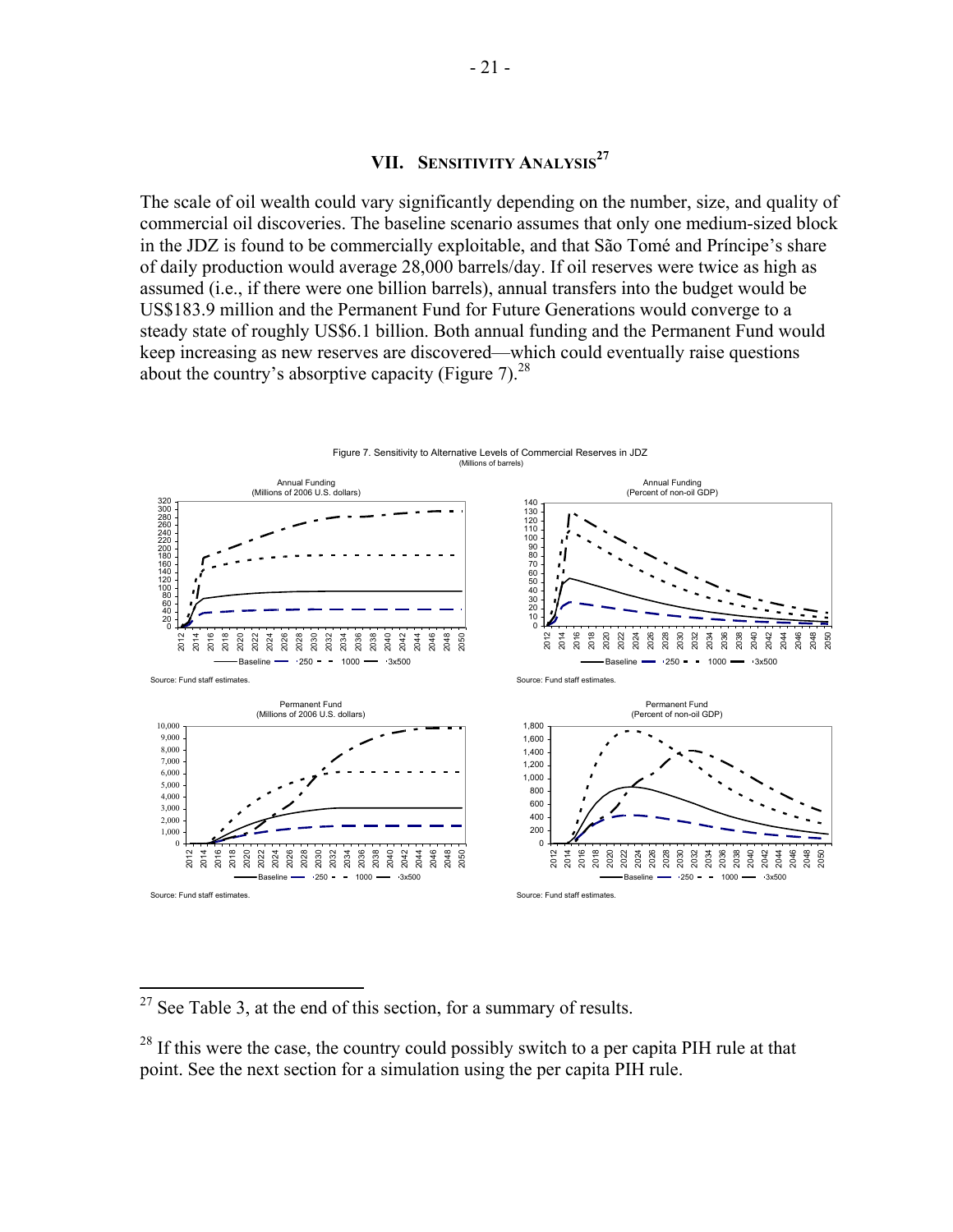The annual funding amount and the steady-state level of the Permanent Oil Fund are very sensitive to changes in oil prices. Since oil prices are highly volatile,  $29$  the sensibility analysis covers a wide range of prices, but there is now a consensus that at least some of the significant oil price increases in the past two years have structural causes. Most forecasts predict oil prices to stay at or above US\$40 a barrel in real terms in the long run.<sup>30</sup> An increase in oil prices to U\$40 per barrel from the baseline assumption of U\$30 per barrel would imply a significant increase in annual funding (from US\$91.9 million to US\$137.0 million) and in the Permanent Fund (from US\$3.0 billion to US\$4.5 billion). The point elasticity of changes in the annual funding amount to changes in oil prices, evaluated at the baseline, is estimated at 1.49.

Changes in the real rate of return on oil wealth have important effects on annual funding (Figure 8). These amounts are very sensitive to changes in the real rate of return, since by definition (see equation 3, above) they are equal to the real rate of return multiplied by the present value of oil wealth. The point elasticity of changes in the annual funding amount to changes in oil prices, evaluated at the baseline, is estimated to be 0.74. For example, an increase in the baseline long-run rate of return to 4 percent would increase annual funding from US\$91.9 million to roughly US\$115 million in perpetuity.



 $29$  Numerous studies have characterized the path of oil prices as a random walk process, implying that the best predictor of tomorrow's price is today's price, subject to wide margins of error. See, e.g., Engel and Valdes (2000).

 $30$  The latest WEO projection for oil prices for 2008–11 is an average of US\$60.25. Even assuming a gradual nominal reduction of prices in dollars in the years following and a correction for the quality of Sãotomean oil, that projection would imply a higher-price scenario than US\$40 (2006 prices growing at 2.5 percent annually). Under WEO assumptions, the country's revenue windfall from oil would thus be substantially larger.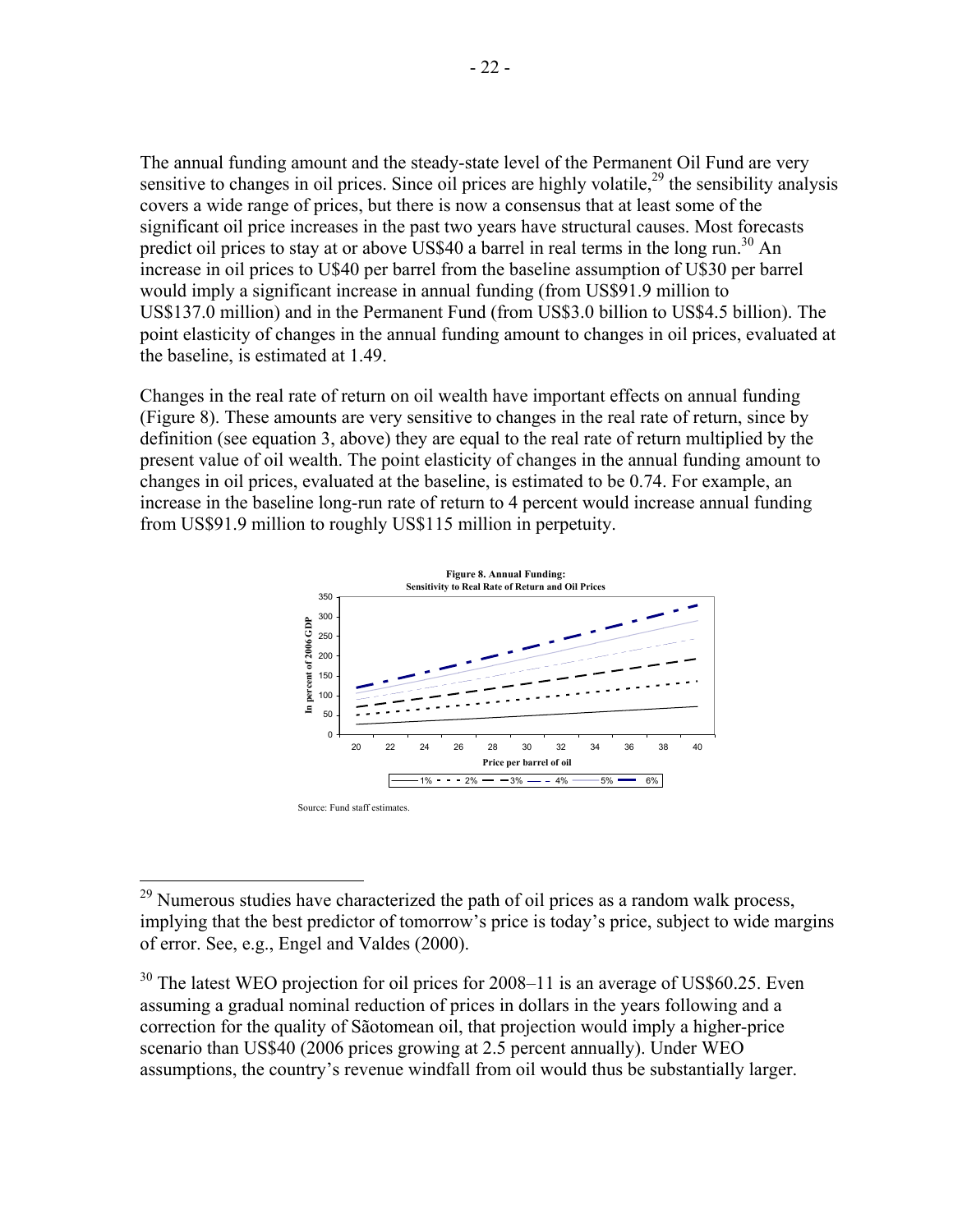Changes in production costs alter the calculation of annual budget funding and the buildup of the Permanent Fund for Future Generations. A change in investment or operating costs would change the government take from oil taxes (levied on profits at a negotiated rate with oil operators) and oil profit (Figure 9).<sup>31</sup> In the latter case, cost increases reduce the base and rate (the "R-factor") used to assess the government's return: The base would decline as profits net of taxes shrink with cost increases. Also, the R-factor, as defined in the JDZ Model PSA, declines as contractors' accumulated costs increase (see Annex I). We calculate that an increase in total production costs per barrel from US\$7.8 (assumed in the baseline and considered average for deep-water wells) to US\$11.0 would reduce annual funding to US\$77.2 million and the steady state of the Permanent Fund for Future Generations to US\$2.6 billion. In the baseline, the elasticity of annual budget funding to changes in total production costs, assessed at –0.41, is less than a third of that assessed for changes in oil prices. Also, it appears that oil production costs are less volatile, and therefore more predictable, than prices. Sensitivity analysis for changes in other variables, such as the oil tax rate, is presented in Table 3.



Source: Fund staff estimates.

 $31$  A third source of government revenue is the royalty, which in the case of the JDZ Model PSA is levied on gross revenue. With this mechanism, which is not standard in all PSAs, the government ensures itself a minimum take, even if production costs balloon.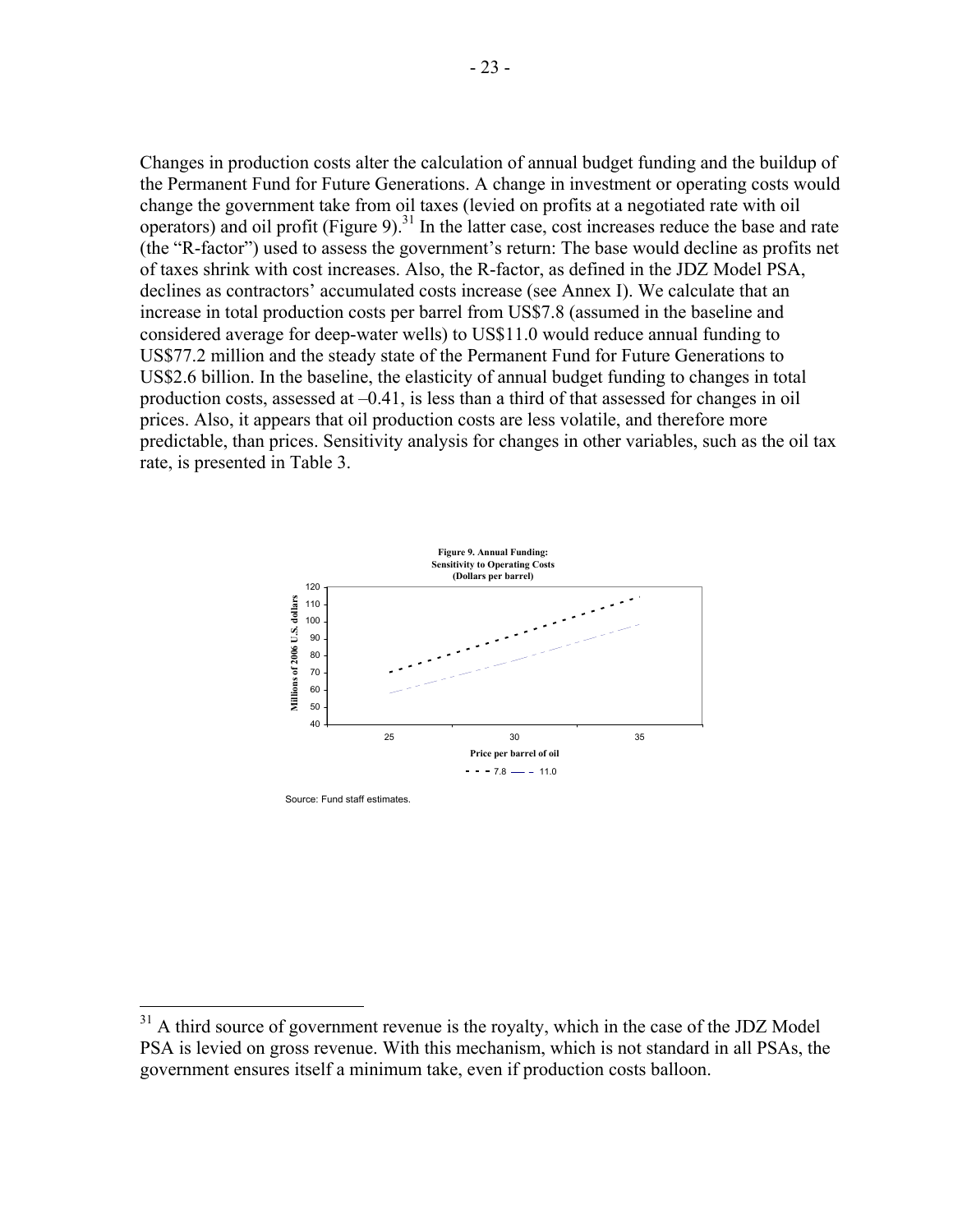|                                       | Annual<br>Funding | Permanent<br>Fund<br><b>Steady-State Level</b> |
|---------------------------------------|-------------------|------------------------------------------------|
|                                       |                   |                                                |
| Oil prices (per barrel)               |                   |                                                |
| <b>US\$20</b>                         | 49.9<br>91.9      | 1,663.7                                        |
| US\$30 (Baseline)<br><b>US\$40</b>    | 137.0             | 3,063.2<br>4,566.4                             |
| Real rate of return $(r)$             |                   |                                                |
| $1\%$                                 | 34.1              | 3,406.9                                        |
| 3% (Baseline)                         | 91.9              | 3,063.2                                        |
| 5%                                    | 137.7             | 2,754.7                                        |
| Discount rate (d)                     |                   |                                                |
| 3%                                    | 89.2              | 2,974.5                                        |
| 5% (Baseline)                         | 91.9              | 3,063.2                                        |
| 12%                                   | 94.4              | 3,147.2                                        |
| Production costs                      |                   |                                                |
| US\$7.8 (Baseline)                    | 91.9              | 3,063.2                                        |
| <b>US\$11</b>                         | 77.2              | 2,574.9                                        |
| Tax oil                               |                   |                                                |
| 40%                                   | 88.0              | 2,933.0                                        |
| 50% (Baseline)                        | 91.9              | 3,063.2                                        |
| 60%                                   | 96.6              | 3,219.1                                        |
| Oil reserves in JDZ (million barrels) |                   |                                                |
| 250                                   | 45.8              | 1,527.9                                        |
| 500 (Baseline)                        | 91.9              | 3,063.2                                        |
| 1000                                  | 183.9             | 6,129.8                                        |
| 1500                                  | 276.0             | 9,198.4                                        |
| 2<br>3x500                            | 295.8             | 9,860.3                                        |
| Per capita rule $3$                   | Increasing        | Increasing                                     |
| Source: Fund staff estimates.         |                   |                                                |

<sup>3</sup> See Section VIII for figures showing the path of annual funding and the Permanent Fund under this rule.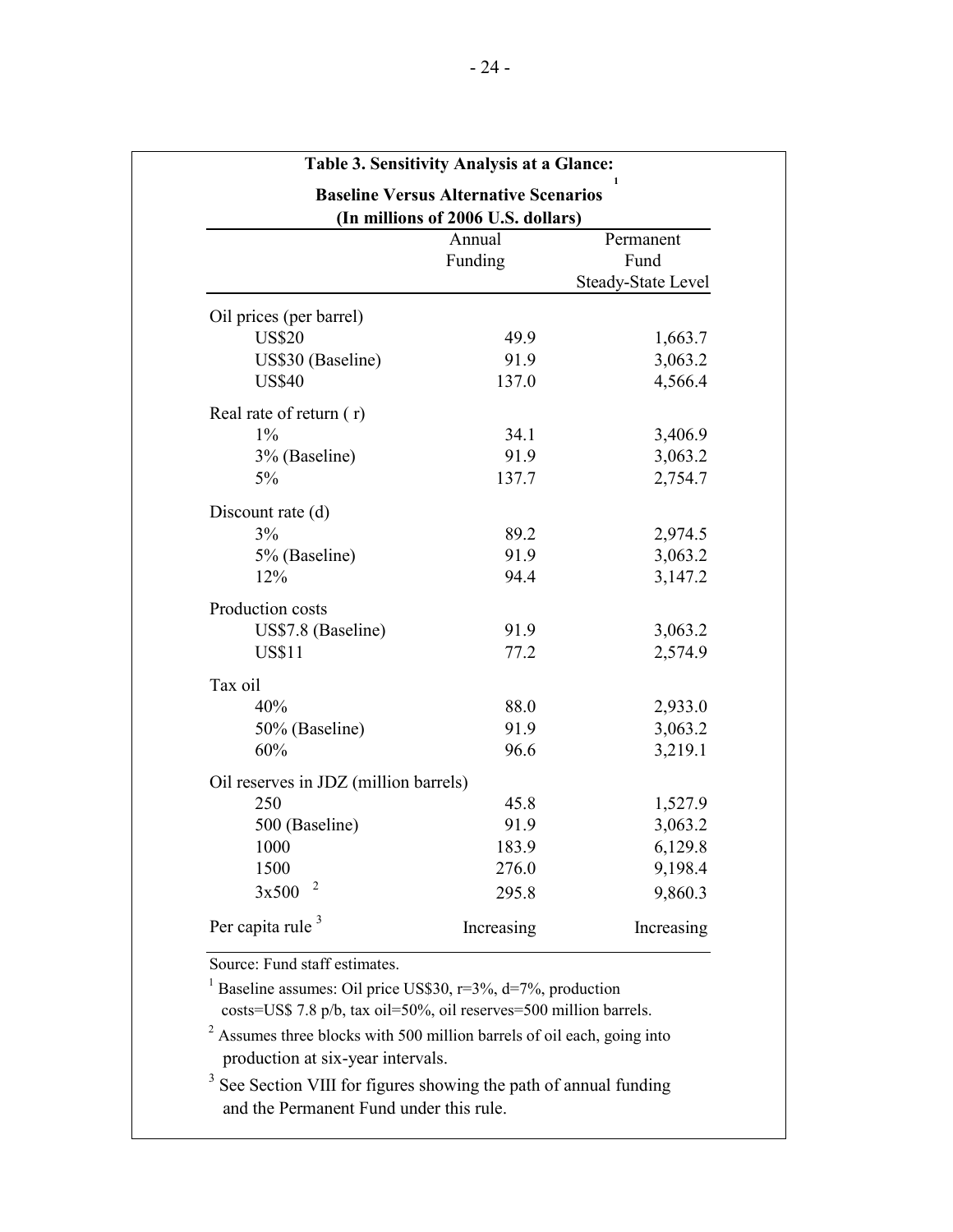#### **VIII. SIMULATING PER CAPITA PIH FOR SÃO TOMÉ AND PRÍNCIPE**

The per capita PIH rule would imply that consumption of oil resources is back loaded compared to the adopted rule (Figure 10). Nevertheless, depending on the ultimate magnitude of the country's oil wealth, absorptive capacity constraints might prevent the full and efficient use of annual funding amount predicted under the current rule. In that case, among the options available to the policymakers, one that would merit consideration is to modify the PIH to a per capita rule. Using the modified rule, both annual funding and the Permanent Fund would increase over time at the population growth rate to allow for convergence to a steady state on per capita terms. The annual funding amount predicted by the per capita rule would surpass annual funding in the baseline scenario as late as 2070; it would also imply significantly lower annual funding during the transition, especially in the early decades.

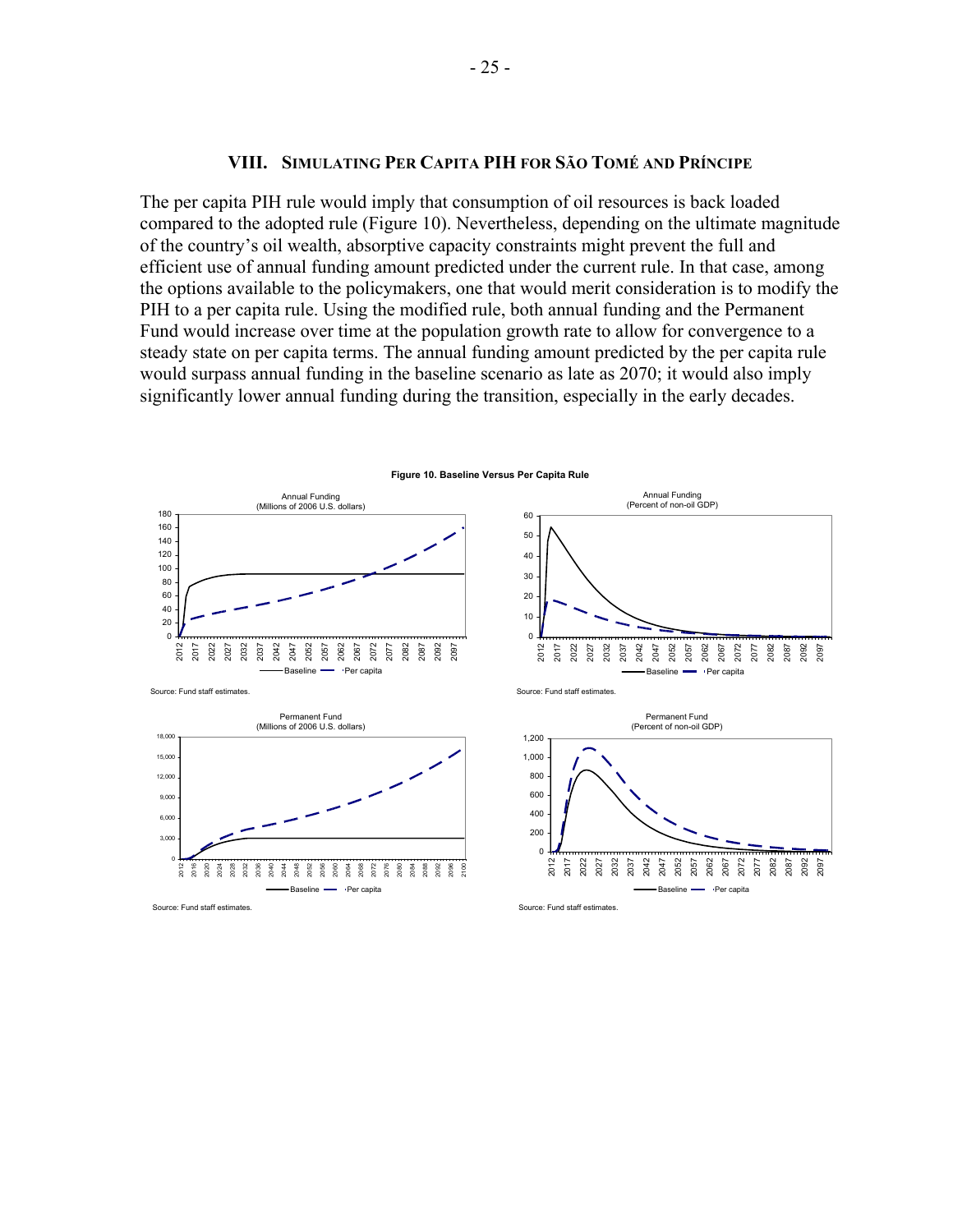Nevertheless, were reserves in Block 1 significantly higher than assumed in the baseline, changing the rule would seem sensible (Figure 11).<sup>32</sup> For example, annual funding as a share of non-oil GDP applying the per capita PIH to reserves of 1.5 billion barrels of oil would in the early years resemble the amount in the baseline (without per capita adjustment) but would allow for larger annual funding transfers afterwards. Given that São Tomé and Príncipe is likely to experience strong growth in non-oil GDP, both rules would predict decreasing annual oil revenues as a percentage of non-oil GDP, unless the return on the Permanent Fund exceeds the rate of growth of non-oil GDP, which is unlikely until production fades significantly.



#### **IX. CONCLUSIONS**

São Tomé and Príncipe will likely soon join the small group of poor African nations that enjoys substantial oil wealth. Though this wealth will, if well managed, open an unparalleled opportunity to draw the country out of poverty, it also presents tremendous challenges for policymakers if they are to avoid the "curse" that has prevented most other resource-rich countries in Africa from improving living conditions for their populations.

São Tomé and Príncipe is a textbook example of the struggles that a small and poor country faces in attempting to exploit vast prospective oil wealth. But it is also an unusually positive one because of the efforts São Tomé and Príncipe is making to build a sound institutional framework; this should help to ensure that when such wealth materializes, the country will maximize the chances of managing it efficiently and transparently. São Tomé and Príncipe

 $32$  Ultimately, however, any decision to modify the rule to allow for more savings than under the current PIH would be based to some degree on the situation at the time (see Section V).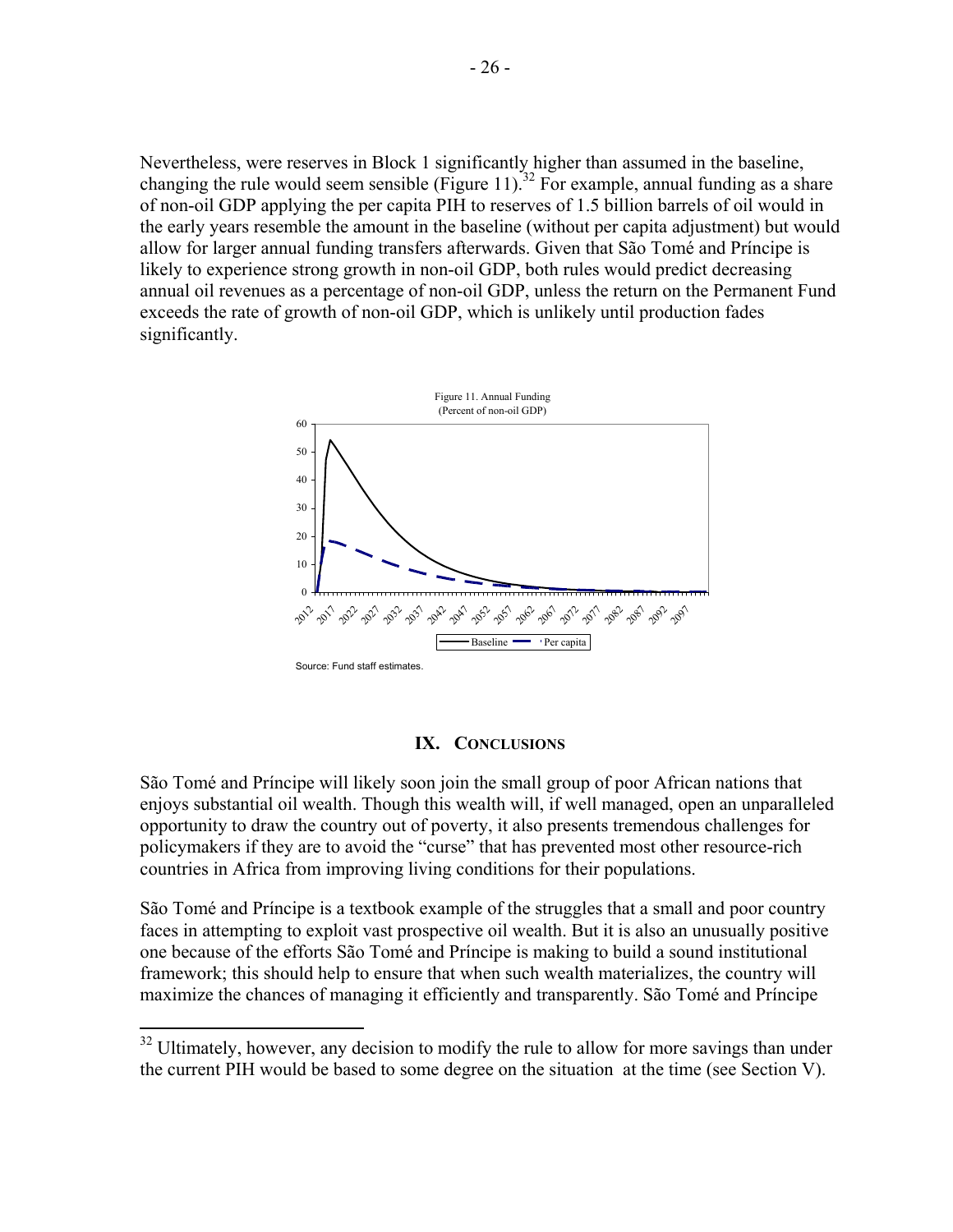has gone through a protracted process of shaping transparent rules to govern the relationship between oil companies and the government, trying to learn from past decisions what is likely to cause financial losses to the country. It is a clear example of best practices: policymakers, in consultation with international experts, have put in place a sound institutional framework before oil proceeds arrive. The Oil Revenue Management Law enacted in December 2004, is a solid basis for strong governance and accountability, though recent difficulties in the bidding processes related to the JDZ point to serious problems in implementing its transparency guidelines.

There are an array of potential fiscal rules that could be used to manage oil wealth responsibly. São Tomé and Príncipe is the first country in Africa to adopt a rule, based on Milton Friedman's permanent income hypothesis (PIH), that guarantees sustainable government consumption and gives pivotal consideration to intergenerational equity while giving the country a predictable stream of oil revenues to meet pressing development needs. Although the exact size of the country's oil wealth is still uncertain, the preliminary quantitative analysis presented here shows that, even using very conservative assumptions, it will be significant—enough to allow for stable financing of development needs, in perpetuity, from the returns of the Permanent Fund for Future Generations. It is a possibility that the country's oil wealth end up being so large relative to the size of the country, that absorptive capacity constraints could prevent full and efficient use of the annual funding dictated by the current PIH rule. If this were the case, the rule could, among other options, be modified to the more conservative per capita terms. In making such a choice, it will be necessary for policymakers in São Tomé and Príncipe to carefully weigh the returns on investment against further accumulation of financial resources, once better information on the potential oil wealth of the country is available.

Current challenges for São Tomé and Príncipe's policymakers are to remove administrative bottlenecks to improve regulatory and other institutions and maximize local content in the provision of services to the oil industry. It is imperative that full accountability and transparency characterize the development of the oil sector from its infant stages. This will require resolute political will and a process of building capacity and institutions so that regulatory and supervisory bodies are strong. It is also important to identify areas where local content may be high so as to maximize the multiplier effects of enclave offshore operations for the benefit of the country's population.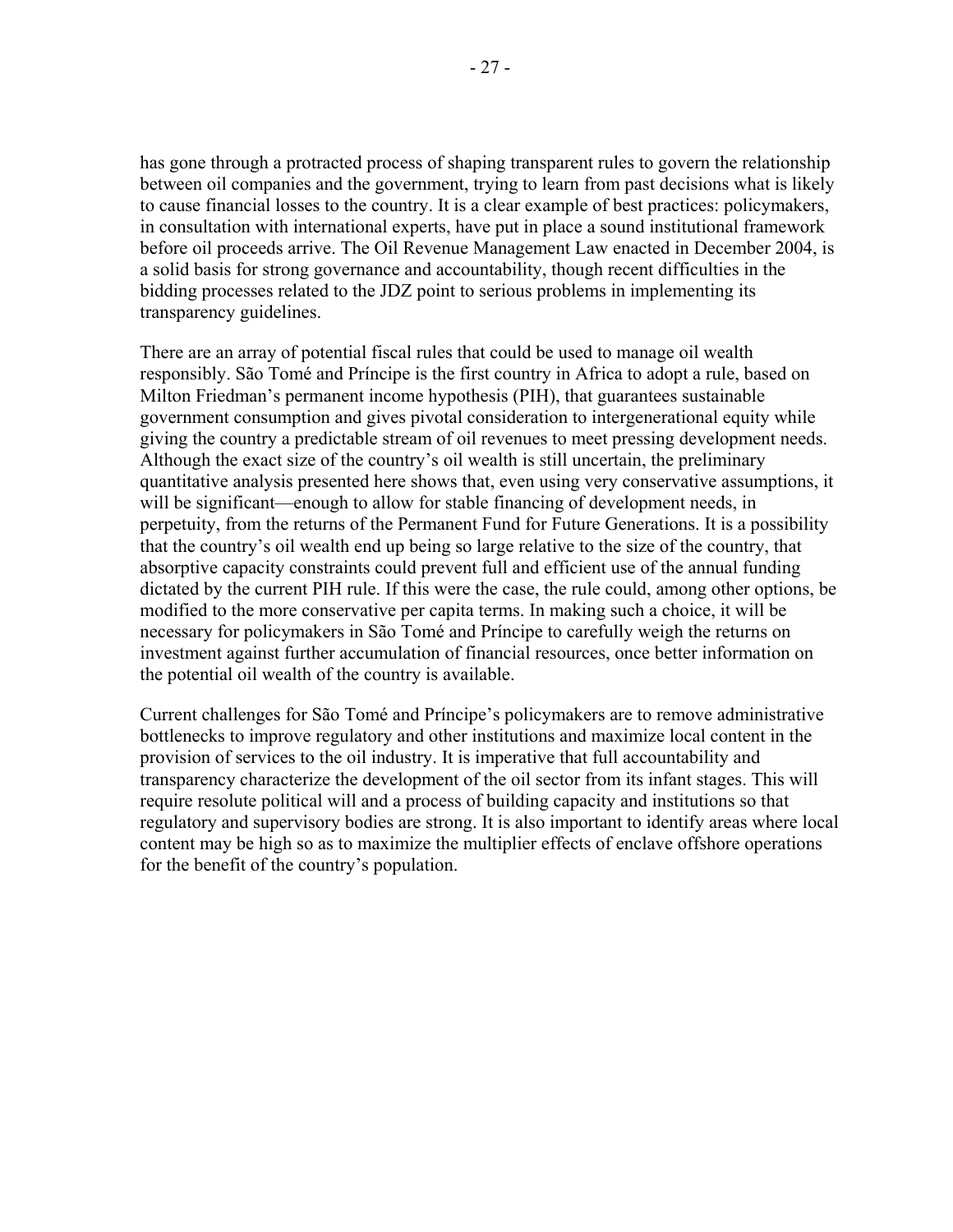#### **APPENDIXES**

#### **I. Model Production–Sharing Agreement in the Joint Development Zone Table A1. Joint Development Zone Model Production–Sharing Agreement**

| <b>Bonuses</b>                                                          | Signature                                                                                                                                                                    | <b>Bid \$30 million minimum</b>                                                      |  |  |  |  |
|-------------------------------------------------------------------------|------------------------------------------------------------------------------------------------------------------------------------------------------------------------------|--------------------------------------------------------------------------------------|--|--|--|--|
| <b>Rentals</b>                                                          | \$200/km <sup>2</sup> for oil prospecting license (OPL)<br>\$500/km <sup>2</sup> for oil mining license (OML) first 10 years<br>\$200/km <sup>2</sup> for OML after 10 years |                                                                                      |  |  |  |  |
| <b>Royalty Rate</b>                                                     |                                                                                                                                                                              |                                                                                      |  |  |  |  |
|                                                                         | <b>MBOPD</b><br>$0 - 20$                                                                                                                                                     | Production (P) in thousand barrels of oil per day (MBOPD)<br><b>Royalty</b><br>$0\%$ |  |  |  |  |
|                                                                         | $20 - 70$                                                                                                                                                                    | $5\%$ {1-[(70-P)/(70-20)]}                                                           |  |  |  |  |
|                                                                         | > 70                                                                                                                                                                         | $5\%$                                                                                |  |  |  |  |
| <b>Cost recovery limit</b>                                              |                                                                                                                                                                              | 80% of production after royalty                                                      |  |  |  |  |
| <b>Taxation</b>                                                         | 50% tax oil levied on gross revenues net of royalties and production<br>costs                                                                                                |                                                                                      |  |  |  |  |
| <b>Investment allowance</b>                                             | 50% of tangible capital costs                                                                                                                                                |                                                                                      |  |  |  |  |
| Profit oil split                                                        |                                                                                                                                                                              |                                                                                      |  |  |  |  |
|                                                                         | <b>Contractor's Share</b>                                                                                                                                                    |                                                                                      |  |  |  |  |
|                                                                         | R-Factor                                                                                                                                                                     | <b>Share</b>                                                                         |  |  |  |  |
|                                                                         | $0 - 1.2$                                                                                                                                                                    | 80%                                                                                  |  |  |  |  |
|                                                                         | $1.2 - 2.5$                                                                                                                                                                  | $25\% + \{[(2.5-R)/(2.5-1.2) \times (80\% - 25\%)]\}$                                |  |  |  |  |
|                                                                         | > 2.5                                                                                                                                                                        | 25%                                                                                  |  |  |  |  |
|                                                                         |                                                                                                                                                                              | JDA's Share 1 – Contractor's share                                                   |  |  |  |  |
| R-Factor = Contractor-accumulated receipts/Contractor-accumulated costs |                                                                                                                                                                              |                                                                                      |  |  |  |  |
| Ringfencing                                                             | Yes                                                                                                                                                                          |                                                                                      |  |  |  |  |
| <b>Government participation</b>                                         |                                                                                                                                                                              | No provision for States to take up a working interest.                               |  |  |  |  |
|                                                                         |                                                                                                                                                                              |                                                                                      |  |  |  |  |

Sources: Gomes (2003) and Johnston (2003)..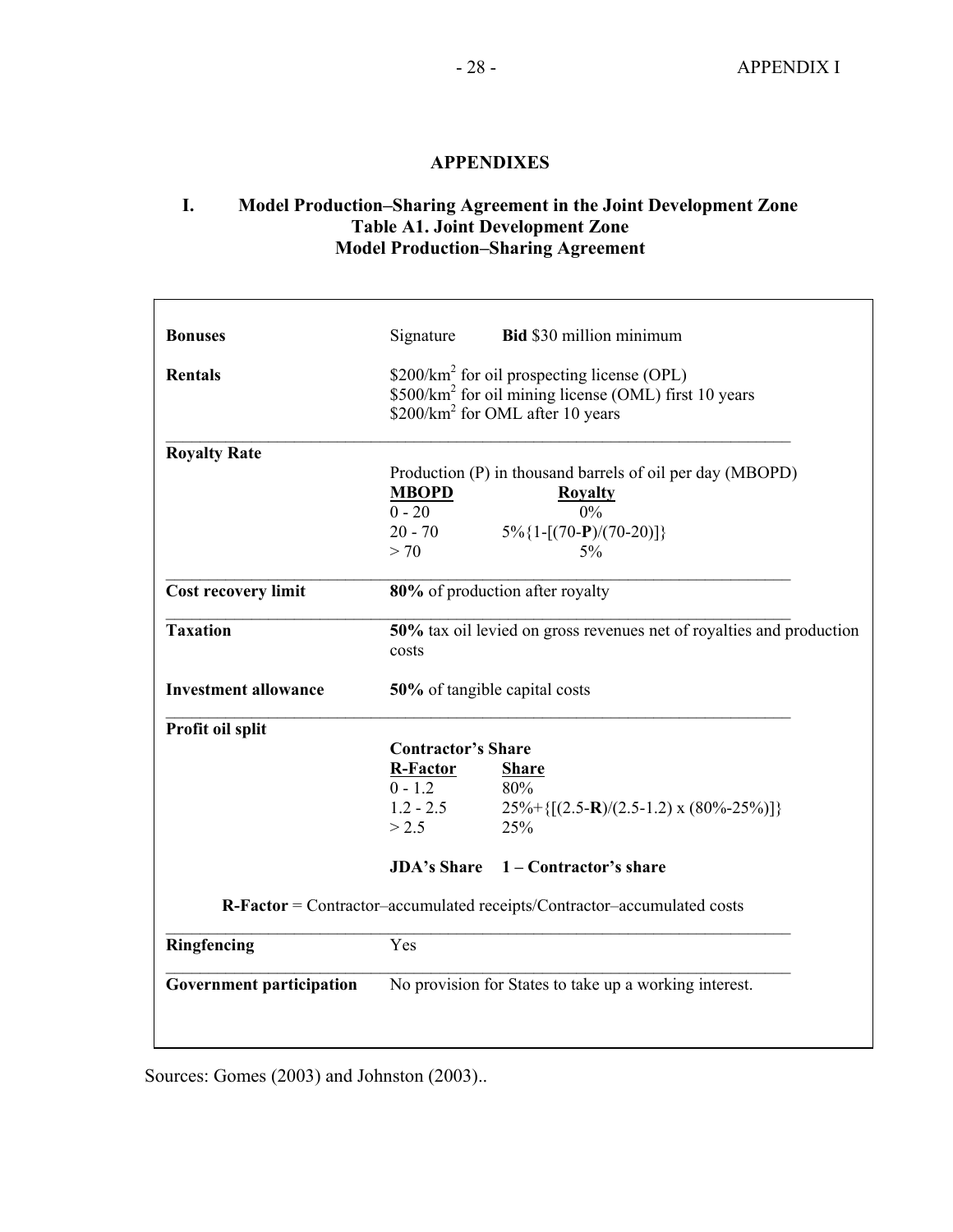#### **II. Licensing Rounds in the Joint Development Zone (JDZ)**

#### **Table A2. Standing Results from Bidding Rounds for Blocks 1-6 Within JDZ**

| Block/Company                                                                                                                                                 | Equity                             | <b>ERHC</b><br><b>Rights</b> | Signature Bonus to<br><b>JDA</b>    | <b>STP Share After</b><br><b>ERHC Rights</b>                       |
|---------------------------------------------------------------------------------------------------------------------------------------------------------------|------------------------------------|------------------------------|-------------------------------------|--------------------------------------------------------------------|
| <b>BLOCK1</b><br>Chevron Texaco (operator).<br>Exxon Mobil<br>Dangote Energy/EER                                                                              | (% )<br>51<br>40<br>9              | $(\frac{6}{6})$              | (US\$ million)<br><b>US\$ 123.0</b> | (US\$ million)<br><b>US\$ 49.2</b><br>(PSA signed, bonus<br>paid). |
| <b>BLOCK2</b><br>Sinopec (operator)/ERHC/ADDAX<br><b>Equator Exploration/ONGC Videsh</b><br>A. & Hartman<br>Foby Engineering<br>Momo Oil & Gas (plus others). | 65<br>15<br>10<br>$\mathbf 5$<br>5 | 30                           | U\$ 71.0                            | <b>US\$7.1</b><br>(PSA signed).                                    |
| <b>BLOCK3</b><br>Anadarko (operator).<br>ERHC/ADDAX<br>DNO / EER<br>Equinox<br>Ophir/Broadlink                                                                | 51<br>25<br>10<br>10<br>4          | 20                           | <b>US\$ 40.0</b>                    | <b>US\$ 8.0</b><br>(PSA signed).                                   |
| <b>BLOCK4</b><br>ADDAX (operator)/ERHC<br>Conoil<br>Hercules<br>Godsonic Oil and Gas<br><b>OVERT</b>                                                          | 60<br>20<br>10<br>$\mathbf 5$<br>5 | 25                           | US\$ 90.0                           | <b>US\$ 13.5</b><br>(PSA signed).                                  |
| BLOCK <sub>5</sub><br><b>ICC/OEOC Consortium</b><br>To be decided 1/<br>Sahara                                                                                | 75<br>15<br>10                     | 15                           | <b>US\$ 37.0</b>                    | <b>US\$ 14.8</b>                                                   |
| BLOCK <sub>6</sub><br>Filtim-Huzod Oil & Gas<br>To be decided <sup>1</sup>                                                                                    | 85<br>15                           | 15                           | <b>US\$ 45.0</b>                    | <b>US\$ 11.3</b><br>(US\$ 18.0 if decision<br>on ERHC upheld).     |

Source: National Petroleum Agency. 1 JDA disqualified ERHC for not complying with JMC directives and timelines for negotiations; replacement or decision on re-bidding still not taken.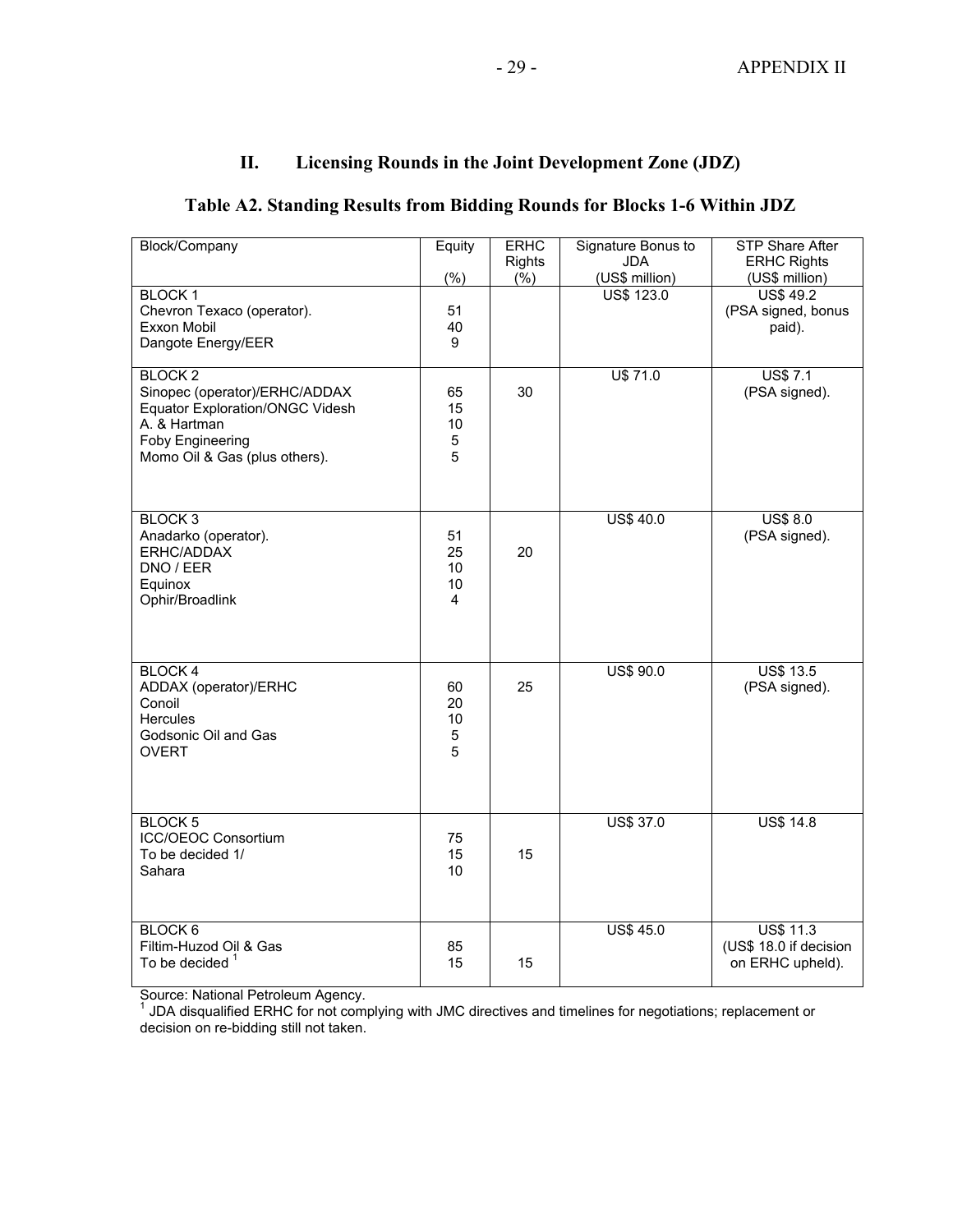#### **REFERENCES**

- Albin-Lackey, C., and others, 2004 "Proposal for an Oil Revenue Management Law for São Tomé and Principe: Explanatory Notes," (unpublished; New York: Earth Institute, Columbia University).
- Barnett, S., and R. Ossowski, 2003 "Operational Aspects of Fiscal Policy in Oil-Producing Countries," in *Fiscal Policy and Implementation in Oil-Producing Countries,* ed. by J. M. Davis, R. Ossowski, and A. Fedelino (Washington: International Monetary Fund).
- Calderón, C., and L. Servén, 2004 "The Effects of Infrastructure Development on Growth and Income," Central Bank of Chile Working Paper No. 270 (Santiago: Central Bank of Chile).
- Davoodi, H.R, 2002 "Assessing Fiscal Vulnerability, Fiscal Sustainability and Fiscal Stance in a Natural Resource Rich-Country," in "Republic of Kazakhstan–Selected Issues and Statistical Appendix", IMF Country Report No. 02/64 (Washington: International Monetary Fund) , pp. 7–31.
- Engel, E., and R. Valdes, 2000 "Optimal Fiscal Strategy for Oil Exporting Countries" IMF Working Paper 00/118 (Washington: International Monetary Fund).
- Franken, H., 2006 "Fiscal Rules as a Mean of Guiding Policy Decisions in a Resource-Rich Country: Some Options for Equatorial Guinea," in "Equatorial Guinea –Selected Issues and Statistical Appendix"*,* IMF Country Report No. 06/237(Washington: International Monetary Fund), pp. 60-76.
- Friedman, M., 1957 "*A Theory of the Consumption Function*" (Princeton, New Jersey: Princeton University Press).
- Gomes, C. B., 2003 "The Fiscal Regime for the Nigeria*—*São Tomé & Principe Joint Development Zone," paper presented at the 2004 JDZ Licensing Round Roadshow, London-Houston, June. Available on the Web at: *[http://www.nigeriaSãotomejda.com.](http://www.nigeriaS�otomejda.com)*
- Johnson-Callari, J., and B. Berkelaar, 2005 "Commodity Funds for the Future," (unpublished; Washington: World Bank Treasury).
- Johnston, D., 2003 "Nigeria-São Tomé e Principe JDZ Contract Terms," paper presented at the 2004 JDZ Licensing Round Conference, São Tome, São Tomé and Príncipe, December.
- Katz, M., and others 2004 "Lifting the Oil Curse: Improving Petroleum Revenue Management in Sub-Saharan Africa" (Washington: International Monetary Fund).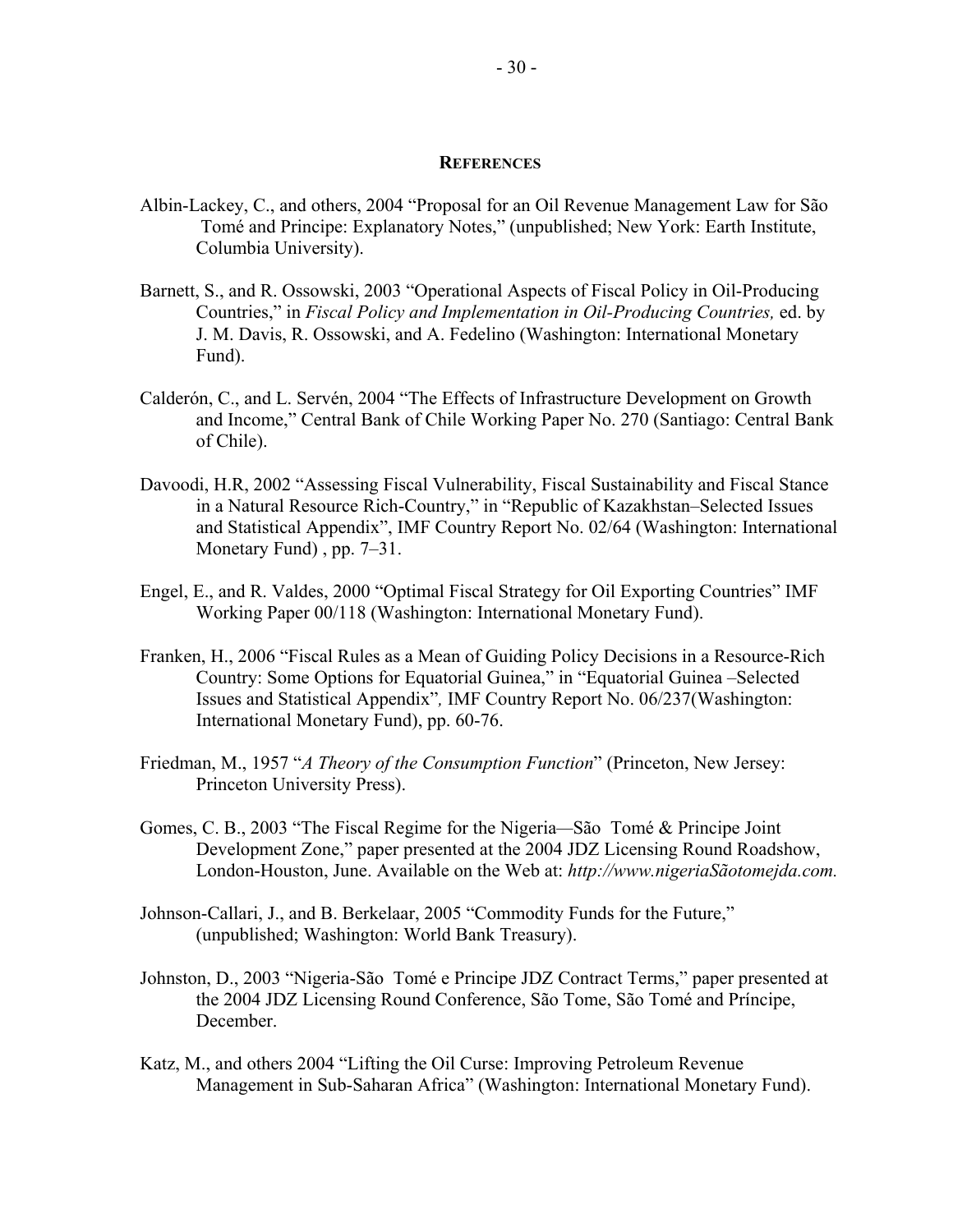- Kim, Y. K., 2005 "Managing Oil/Gas Wealth in Timor-Leste," in "Democratic Republic of Timor-Leste–Selected Issues and Statistical Appendix"*,* IMF Country Report No. 05/150 (Washington: International Monetary Fund) , pp. 16–29.
- Leigh, D., and J-P. Olters, 2006 "Natural Resource Depletion, Habit Formation, and Sustainable Fiscal Policy: Lessons from Gabon," forthcoming IMF Working Paper (Washington: International Monetary Fund).
- São Tomé and Príncipe, 2000 "*General Law on Petroleum Operations, Law 4/2000"* São Tomé, August. Available on the Web at: *[http://www.anp-stp.gov.st.](http://www.anp-stp.gov.st)*

\_\_\_\_\_\_\_\_\_\_\_\_, 2001 "*TREATY between The Federal Republic of Nigeria and The Democratic Republic of São Tomé e Príncipe on the Joint Development of Petroleum and Other Resources, in Respect of Areas of the Exclusive Economic Zone of the Two States,"* Abuja, February. Available on the Web at: *<http://www.anp-stp.gov.st>*.

\_\_\_\_\_\_\_\_\_\_\_\_, 2004 "*National Petroleum Council, Decree-Law 3/2004,"* São Tomé, June. Available on the Web at: *<http://www.anp-stp.gov.st>*.

\_\_\_\_\_\_\_\_\_\_\_\_, 2004 "*National Petroleum Agency (ANP-STP),Decree-Law 5/2004,"* São Tomé, June. Available on the Web at: *<http://www.anp-stp.gov.st>*.

\_\_\_\_\_\_\_\_\_\_\_\_, 2004 "*The Abuja Joint Declaration Regarding Transparency and Governance in the Joint Development Zone,"* Abuja, June. Available on the Web at: *<http://www.anp-stp.gov.st>*.

\_\_\_\_\_\_\_\_\_\_\_\_, 2004 "*Oil Revenue Management Law, Law 8/2004,"* São Tomé, December. Available on the Web at: *<http://www.anp-stp.gov.st>*.

- Segura, A., 2006 "Institutional Framework for Oil Sector Development," in "Democratic Republic of São Tomé and Príncipe–Selected Issues and Statistical Appendix", IMF Country Report No. 06/60 (Washington: International Monetary Fund) , pp. 7–14.
- Segura, A., 2006 "Assessing the Fiscal Impact of Oil Sector Development," in "Democratic Republic of São Tomé and Príncipe–Selected Issues and Statistical Appendix"*,* IMF Country Report No. 06/60 (Washington: International Monetary Fund) , pp. 15–31.
- Solow, R.M., 1974 "Intergenerational Equity and Exhaustible Resources," *Review of Economic Studies,* Vol. 41 (Symposium on the Economics of Exhaustible Resources), pp. 29–45.
- Stiglitz, J., 1974 "Growth and Exhaustible Natural Resources: Efficient and Optimal Growth Paths," *Review of Economic Studies,* Vol. 41 (Symposium on the Economics of Exhaustible Resources), pp. 123-37.